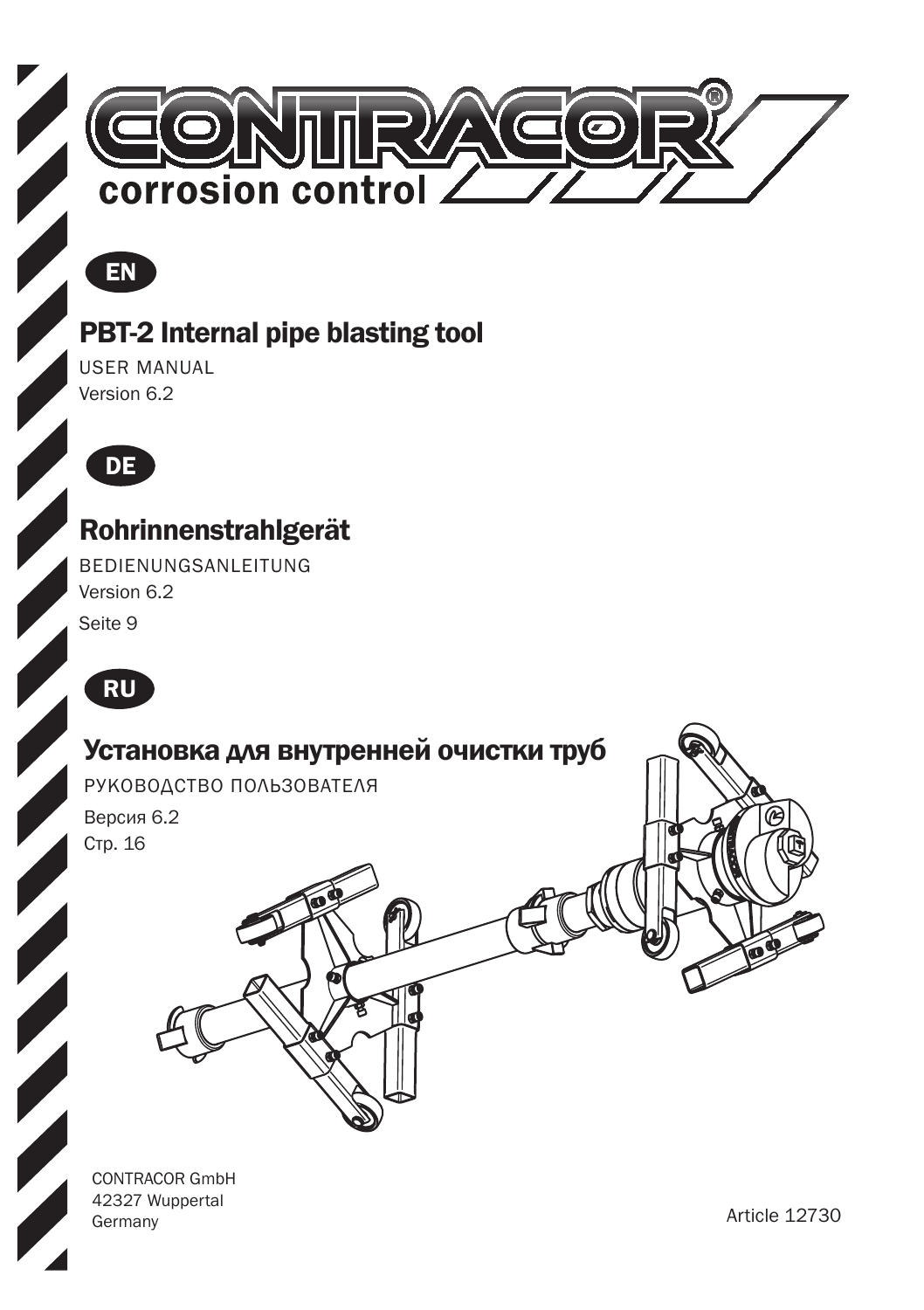### **Contents**

| 1 | <b>Device and characteristics</b>                    |   |  |
|---|------------------------------------------------------|---|--|
|   | <b>Delivery set and specifications</b><br>1.1        | 3 |  |
|   | <b>General description</b><br>1.2 <sub>2</sub>       | 5 |  |
|   | <b>Technical characteristics</b><br>1.3 <sub>1</sub> | 5 |  |
| 2 | Set-up of device                                     | 6 |  |
| 3 | Performing abrasive blast cleaning                   | 7 |  |
| 4 | <b>Maintenance</b>                                   | 7 |  |
| 5 | <b>Main defects and failures</b>                     | 8 |  |

EN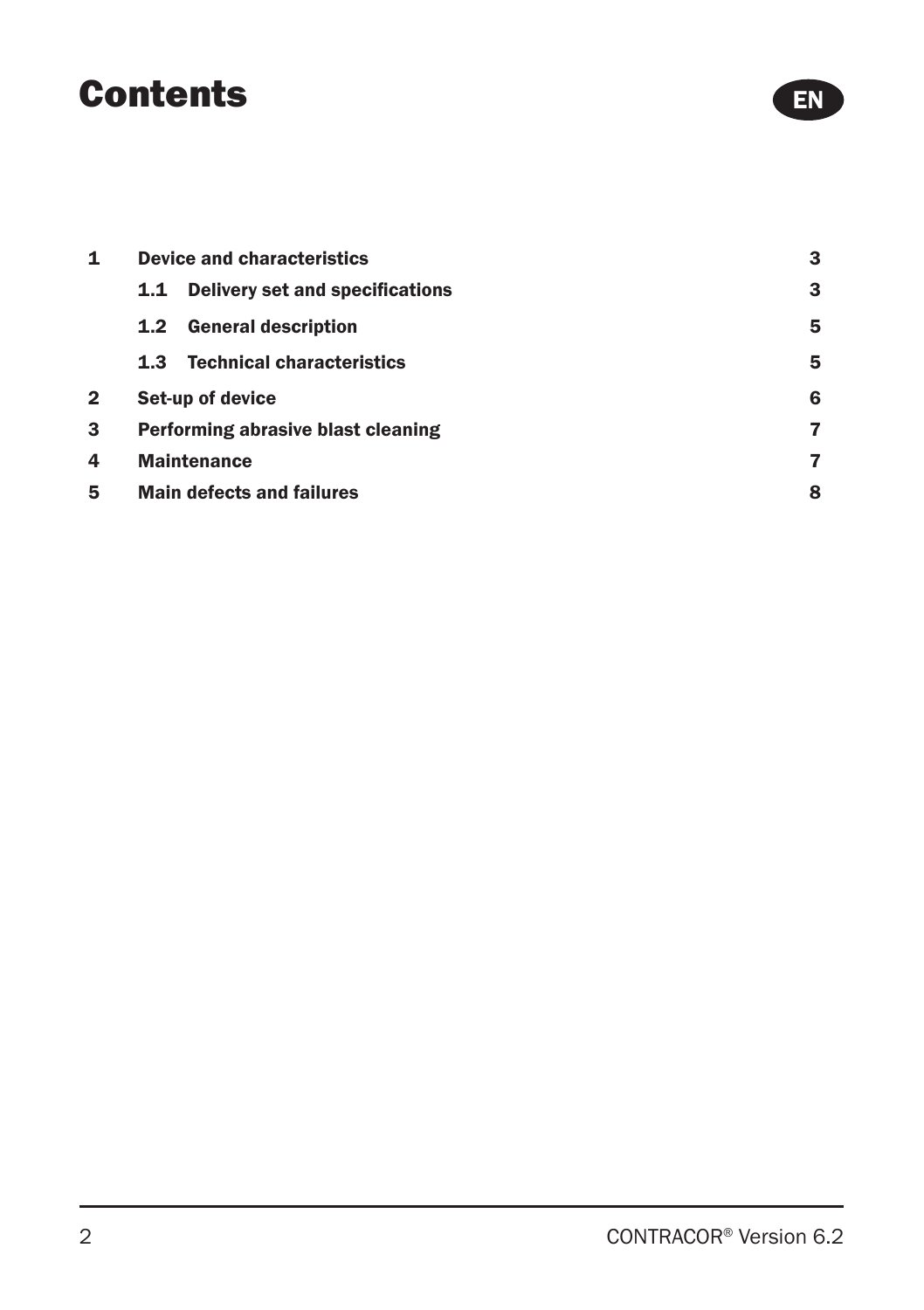# 1. Device and characteristics

#### 1.1 Delivery set and specifications

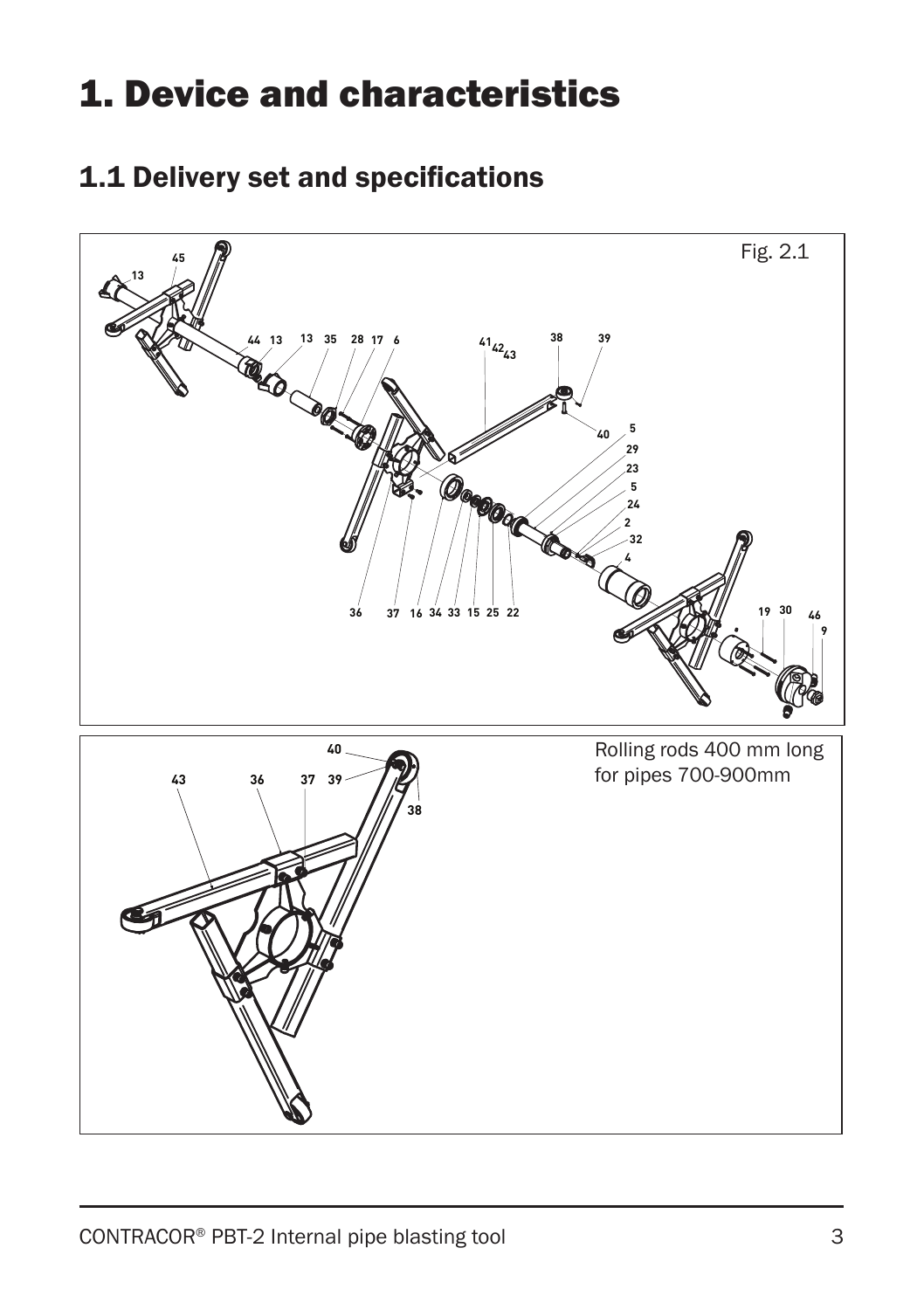| Position | Article  | Model                     | Description                                                                                                                                       | Quantity       |
|----------|----------|---------------------------|---------------------------------------------------------------------------------------------------------------------------------------------------|----------------|
|          | 12730    | PBT-1<br><b>ROTOBLAST</b> | Pipe blasting tool 12" (304,8mm) - 36"<br>(914,4mm). Complete package incl. three leg sets,<br>2 x NTC(F)-6.5 nozzles, 10 x spare leather washers |                |
| 2        | 29003001 |                           | Bracke axle                                                                                                                                       | 1              |
| 4        | 29003002 |                           | Body                                                                                                                                              | $\mathbf 1$    |
| 5        | 29003003 |                           | <b>Bearing</b>                                                                                                                                    | $\overline{2}$ |
| 6        | 29003004 |                           | <b>Bushing</b>                                                                                                                                    | $\mathbf 1$    |
| 8        | 29003005 |                           | Brake housing                                                                                                                                     | 1              |
| 9        | 61310100 |                           | Plug                                                                                                                                              | $\mathbf 1$    |
| 13       | 29003006 |                           | Coupling                                                                                                                                          | 3              |
| 15       | 29003007 |                           | Leather gasket                                                                                                                                    | $\mathbf{1}$   |
| 16       | 29003008 |                           | Retainer                                                                                                                                          | $\mathbf{1}$   |
| 17       | 62410545 |                           | <b>Screw</b>                                                                                                                                      | 4              |
| 19       | 62210560 |                           | Screw                                                                                                                                             | 4              |
| 20       | 62510608 |                           | Threaded pin                                                                                                                                      | $\mathbf 1$    |
| 22       | 64513515 |                           | Locking ring                                                                                                                                      | $\mathbf{1}$   |
| 23       | 62610404 |                           | Threaded pin                                                                                                                                      | $\mathbf 1$    |
| 24       | 64610603 |                           | Adjusting washer                                                                                                                                  | 1              |
| 25       | 29003010 |                           | Bearing gasket                                                                                                                                    | $\mathbf{1}$   |
| 28       | 52120003 |                           | Locking nut                                                                                                                                       | $\mathbf 1$    |
| 29       | 29003011 |                           | Pipe                                                                                                                                              | $\mathbf 1$    |
| 30       | 29003012 |                           | Rotating head                                                                                                                                     | $\mathbf{1}$   |
| 32       | 29003013 |                           | <b>Bracke</b>                                                                                                                                     | $\mathbf 1$    |
| 33       | 29003014 |                           | Carbide ring                                                                                                                                      | $\mathbf{1}$   |
| 34       | 29003015 |                           | Rubber spring                                                                                                                                     | $\mathbf{1}$   |
| 35       | 29003016 |                           | Rubberized pipe                                                                                                                                   | $\mathbf 1$    |
| 36       | 29003017 |                           | Support front                                                                                                                                     | $\overline{2}$ |
| 37       | 62110612 |                           | <b>Screw</b>                                                                                                                                      | 18             |
| 38       | 29003018 |                           | Wheel                                                                                                                                             | 6              |
| 39       | 60210214 |                           | Splint                                                                                                                                            | 6              |
| 40       | 61410835 |                           | Stud                                                                                                                                              | 6              |
| 43       | 29003021 |                           | Rod                                                                                                                                               | 6              |
| 44       | 29003022 |                           | Pipe                                                                                                                                              | 18             |
| 45       | 29003023 |                           | Support rear                                                                                                                                      | $\mathbf 1$    |
|          | 29003025 | $NTC(F)-6.5$              | Dia. 6.5 mm TC Blast nozzle for PBT-2                                                                                                             |                |
| 46       | 29003026 | $NTC(F)-8.0$              | Dia, 8.0 mm TC Blast nozzle for PBT-2                                                                                                             |                |
|          | 29003027 | NTC(F)-9.5                | Dia. 9.5 mm TC Blast nozzle for PBT-2                                                                                                             |                |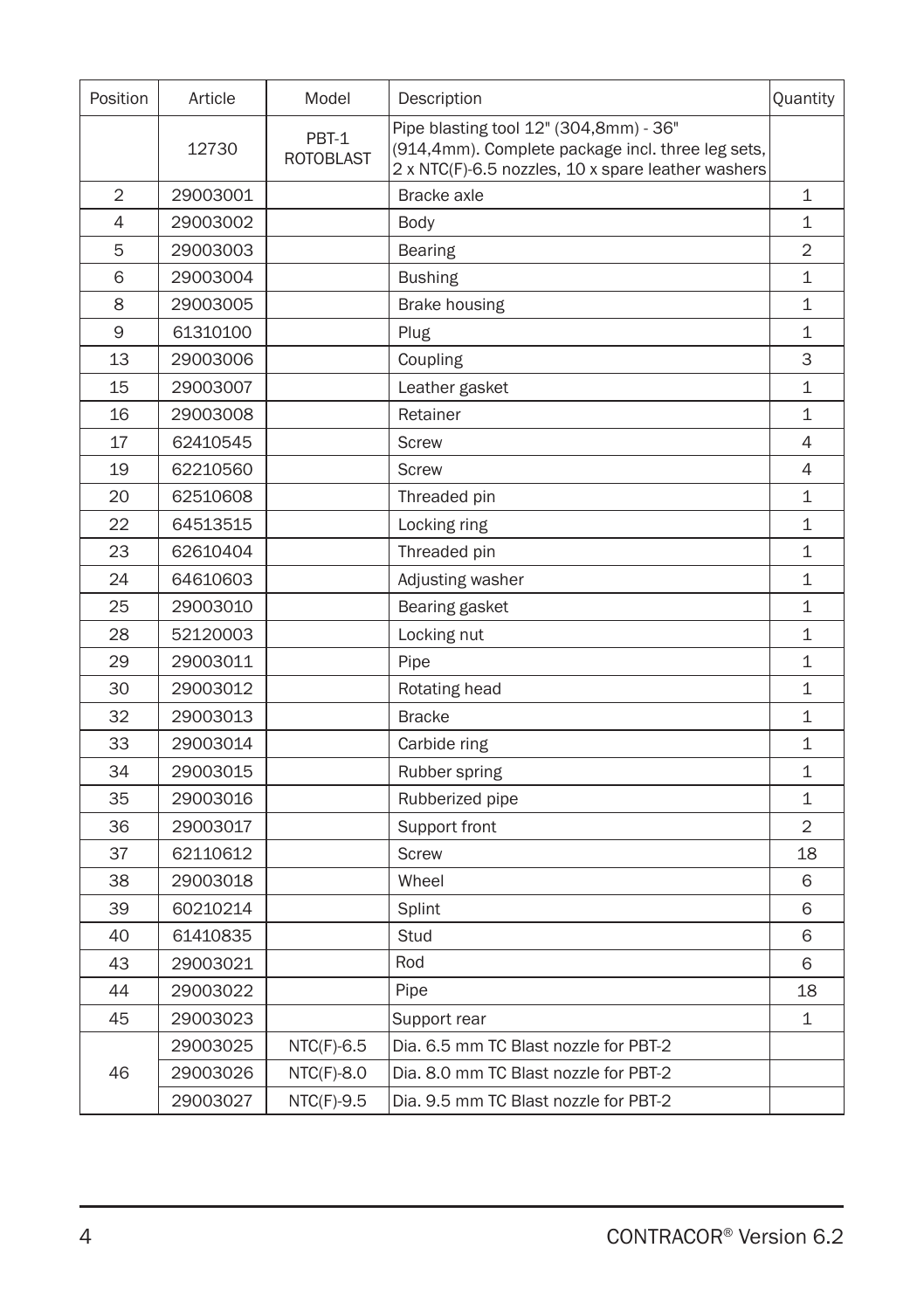### 1.2 General description

PBT-2 ROTOBLAST is a high-performance mobile device for abrasive blast cleaning of the inner surfaces of pipes, and is powered by a standard abrasive blast machine.

#### 1.3 Technical characteristics

PBT-2 ROTOBLAST is suited for operating in straight pipes up to 12m in length and with diameters from 360 to 900 mm.

In order to operate the PBT-2 ROTOBLAST, CONTRACOR NTC(F)-series abrasive blast nozzles with 6.5 – 9.5 mm diameter are required.

PBT-2 ROTOBLAST connects to the abrasive blast machine in place of a standard abrasive blast nozzle.

The device requires compressed air with 7–8 bar pressure and the displacement volume given in the table below. The abrasive-air mixture must be fed along a hose with a minimum diameter of  $1\frac{1}{4}$ . Using hoses with a smaller diameter will lead to quick wear and reduced cleaning performance.

#### REQUIREMENTS FOR COMPRESSED AIR

| Diameter of nozzle, mm | Required air volume, m3/min |
|------------------------|-----------------------------|
| 6.5                    |                             |
| 8.0                    |                             |
| 9.5                    |                             |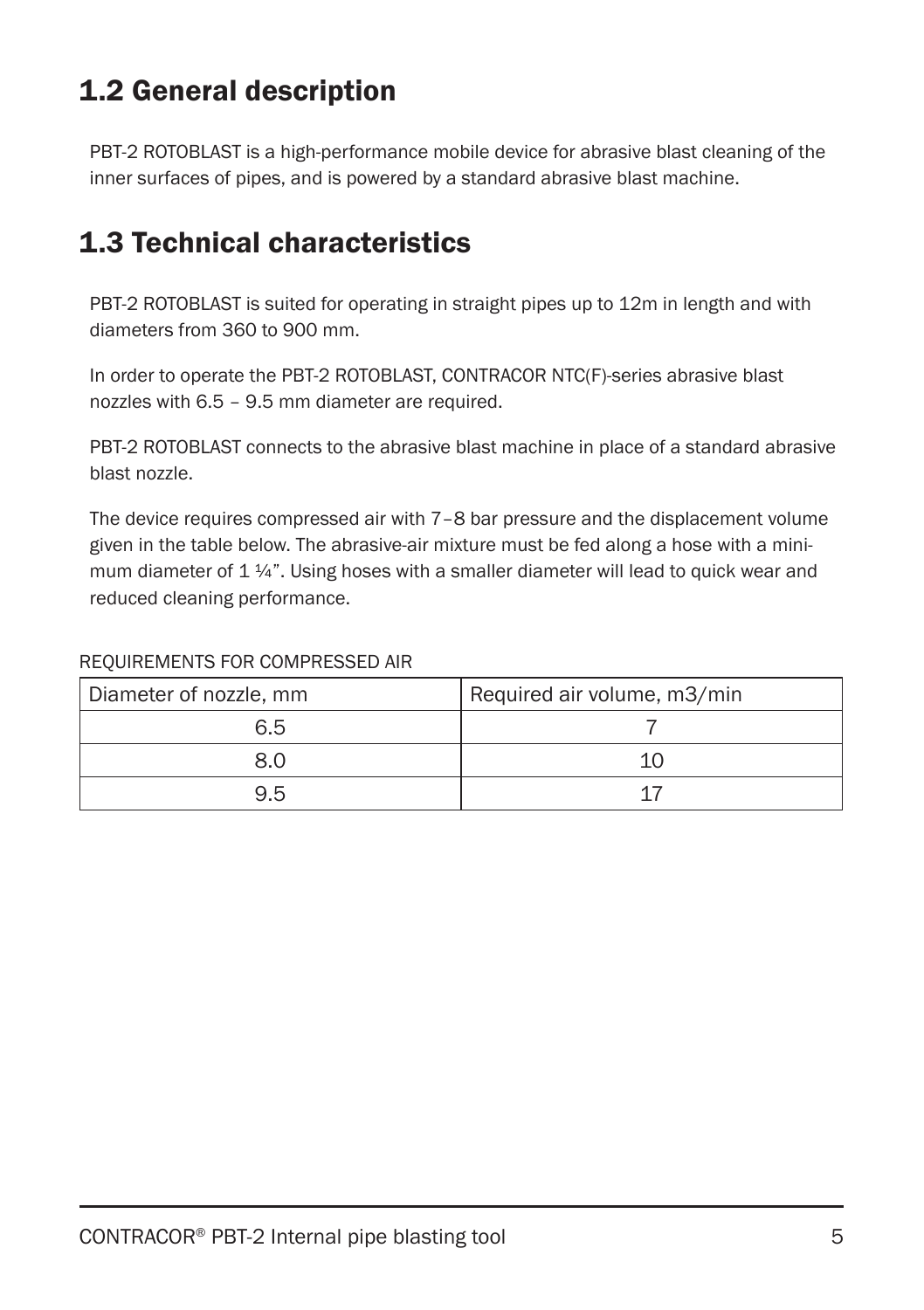# 2. Set-up of device

Set the PBT-2 ROTOBLAST device on a hard level surface.

Loosen the locking nut (28) and unscrew the rubberized pipe (35) by 5-10 mm.

Turn the rotating head (30) 5-6 resolutions by hand, which should rotate freely.

Fit the abrasive blast nozzles to the rotating head (30).

Tighten the rubberized pipe (35) by hand all the way.

Check rotation of the rotating head (30) by hand. The head should be turnable with one hand, but with considerable effort.

Connect the compressed-air hose to the inlet CFT coupling.

Put on all sandblast operator personal protective wear and prepare for operation.

Holding the PBT-2 ROTOBLAST tightly, gently feed compressed air at the working volume and pressure.

Check that there is no discharge of compressed air through the control ports of the bushing (6). If there is leakage of compressed air, see point No.6.

Gently loosen the rubberized pipe (35) until the rotating head (30) starts to rotate by itself.

Try to rotate the head (30) within the range of 1-2 revolutions per second.

Repeat point 10.

Stop the feed of compressed air to the PBT-2 ROTOBLAST device.

Without moving the position of the rubberized pipe (35), tighten the locking nut (28).

Set the legs to the required length.

Connect the front and rear parts to the PBT-2 ROTOBLAST.

The device is ready for operation.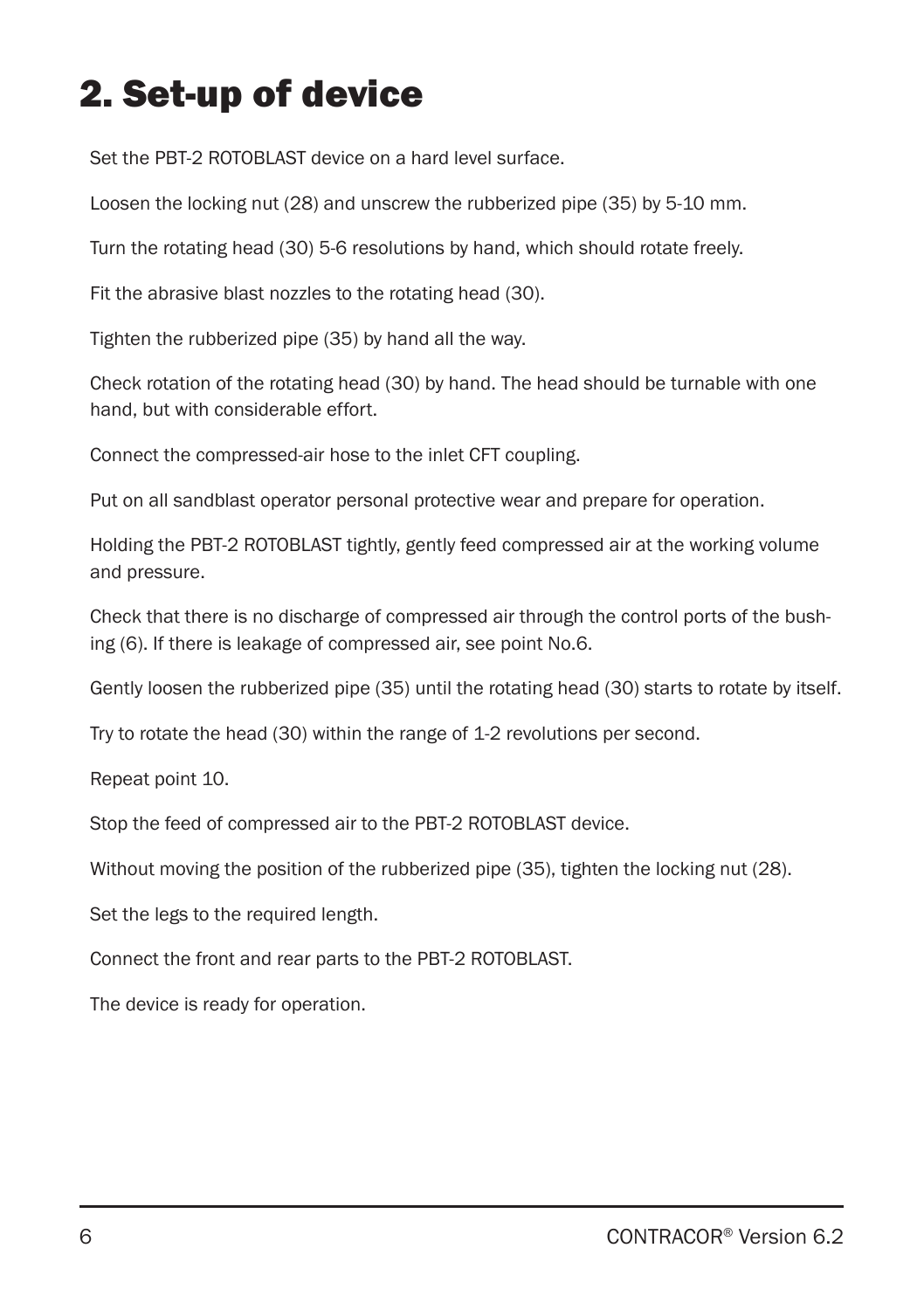# 3. Performing abrasive blast cleaning

Place the PBT-2 ROTOBLAST device into the pipe.

Connect the PBT-2 ROTOBLAST to the abrasive blast machine.

Push the PBT-2 ROTOBLAST through to the opposite end of the pipe.

Turn on the abrasive blast machine.

Check the rotary speed of the head (30). Adjust if necessary.

Push the PBT-2 ROTOBLAST device by the abrasive blast hose through the pipe. Carry out the procedure at a speed that ensures the necessary level of cleaning.

When the device exits the pipe, check that there is no discharge of compressed air or dust through the control ports of the bushing (6). If there is leakage of compressed air or dust, see point No.6.

### 4. Maintenance

#### ATTENTION! 70

The main system for slowing uncontrolled rotary acceleration of the rotating head with abrasive-air nozzles is the brake housing (8) and the friction pad brake (32).

After each cleaning operation, it should be checked that there is no discharge of compressed air or dust through the control ports of the bushing (6). If there is leakage of compressed air or dust, see point No.6.

The PBT-2 ROTOBLAST device must not be used with a worn leather gasket (15).

Check for wear of the friction pad brake (32) after every twelve hours of operation.

Check the rotation of the leg wheels (38) every time. If rotation is jamming or locking, remedy the problem or contact the service centre.

Remember that the rotating head (30) has direct contact with the working abrasive-air mixture. Ensure that it is intact and replace with a new one if there are signs of wear.

If there is prolonged use of PBT-2 ROTOBLAST with a worn leather gasket, the rubber spring (34) must be replaced.

If there is a worn groove (recess) in the carbide ring (33) which is more than 0.6 mm deep, replace it with a new one.

In order to prevent increased wear of the abrasive blast nozzles, switch them around after 10 work cycles of the unit.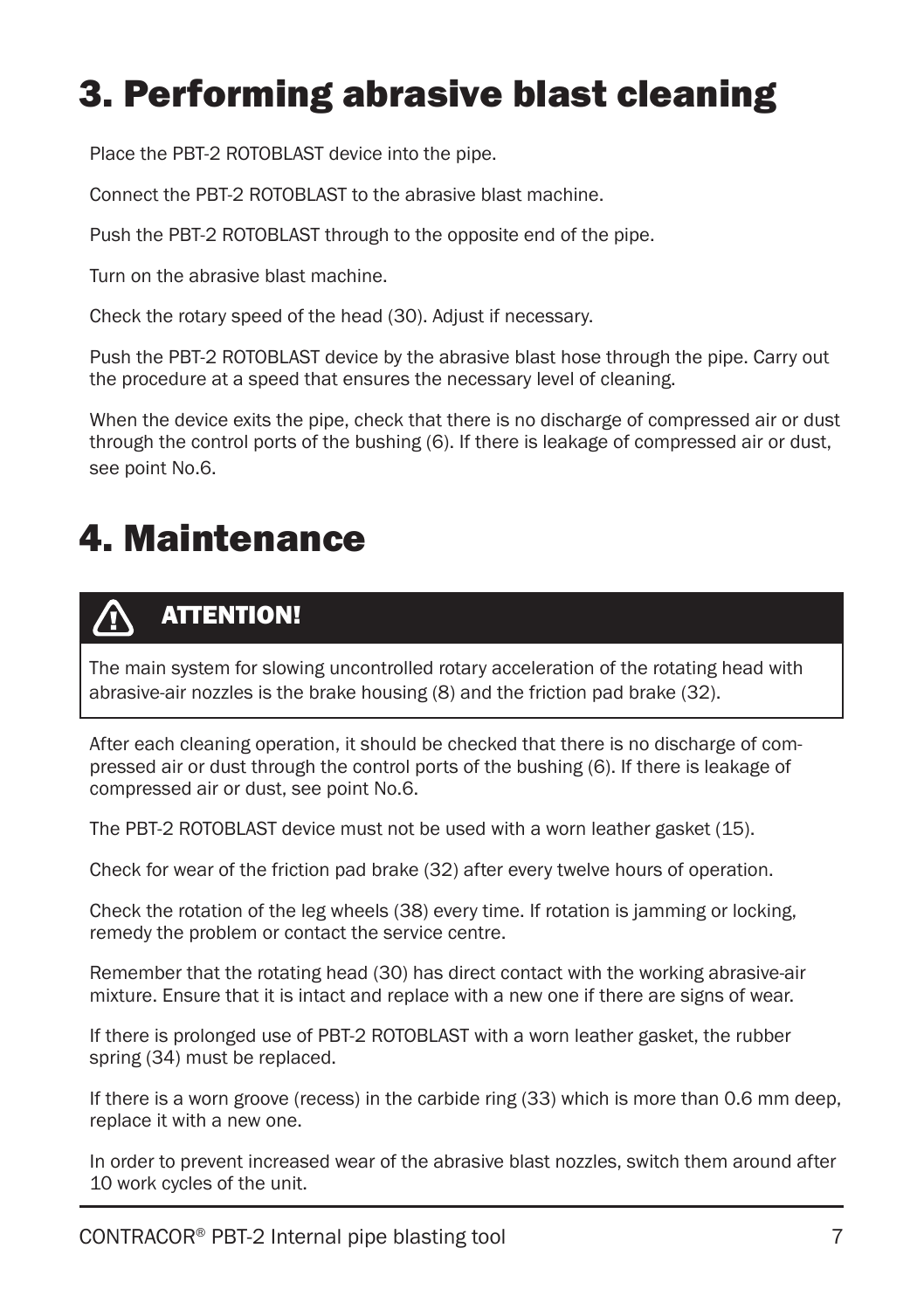If there is jamming when the rotating head (30) rotates, then check the condition of the bearings (5) and replace them if they are defective.

Whenever the PBT-2 ROTOBLAST is serviced, the condition of the bearing gasket (25) should be checked. If there is any wear and tear, replace it with a new one.

If all precautions and preventative measures have not helped to keep the bearings (5) from failing, then replace them with new ones.

#### Leather gasket



The part of the equipment most susceptible to wear and in need of being checked is the LEATHER GASKET (15). If the component is not replaced in a timely manner, there will be inevitable high costs in repairing the equipment.

In order to change the leather gasket (15), loosen the locking nut (28) and unscrew the rubberized pipe (35), unscrew the four screws (17) and disconnect the seal.

Replace the leather gasket.

Assemble in the reverse order.

### 5. Main defects and failures

| Defect                                                                  | Reason                                                                                         |                                                                                           |
|-------------------------------------------------------------------------|------------------------------------------------------------------------------------------------|-------------------------------------------------------------------------------------------|
| The head (30) doesn't rotate or                                         | The rubberized pipe (35) has been<br>overtightened.                                            | Loosen it.                                                                                |
| rotates slowly.                                                         | Foreign particles are getting in the<br>bearings (5).                                          | Replace the whole sealing element<br>and bearings (34, 33, 15, 25, 22<br>& 5).            |
| Leakage of air or dust through the<br>control ports of the bushing (6). | Wear of leather gasket (15).                                                                   | Replace.                                                                                  |
| The head (30) rotates<br>uncontrollably.                                | The brake pad (32) is worn.                                                                    | Replace with new one.                                                                     |
| Vibration.                                                              | The abrasive blast nozzle has<br>clogged up.                                                   | Clean the nozzle.                                                                         |
| Overheating of unit.                                                    | Wear of leather gasket (15).<br>High rotary speed of head (30).<br>The brake pad (32) is worn. | Replace.<br>Reduce the rotary speed to the<br>recommended level.<br>Replace with new one. |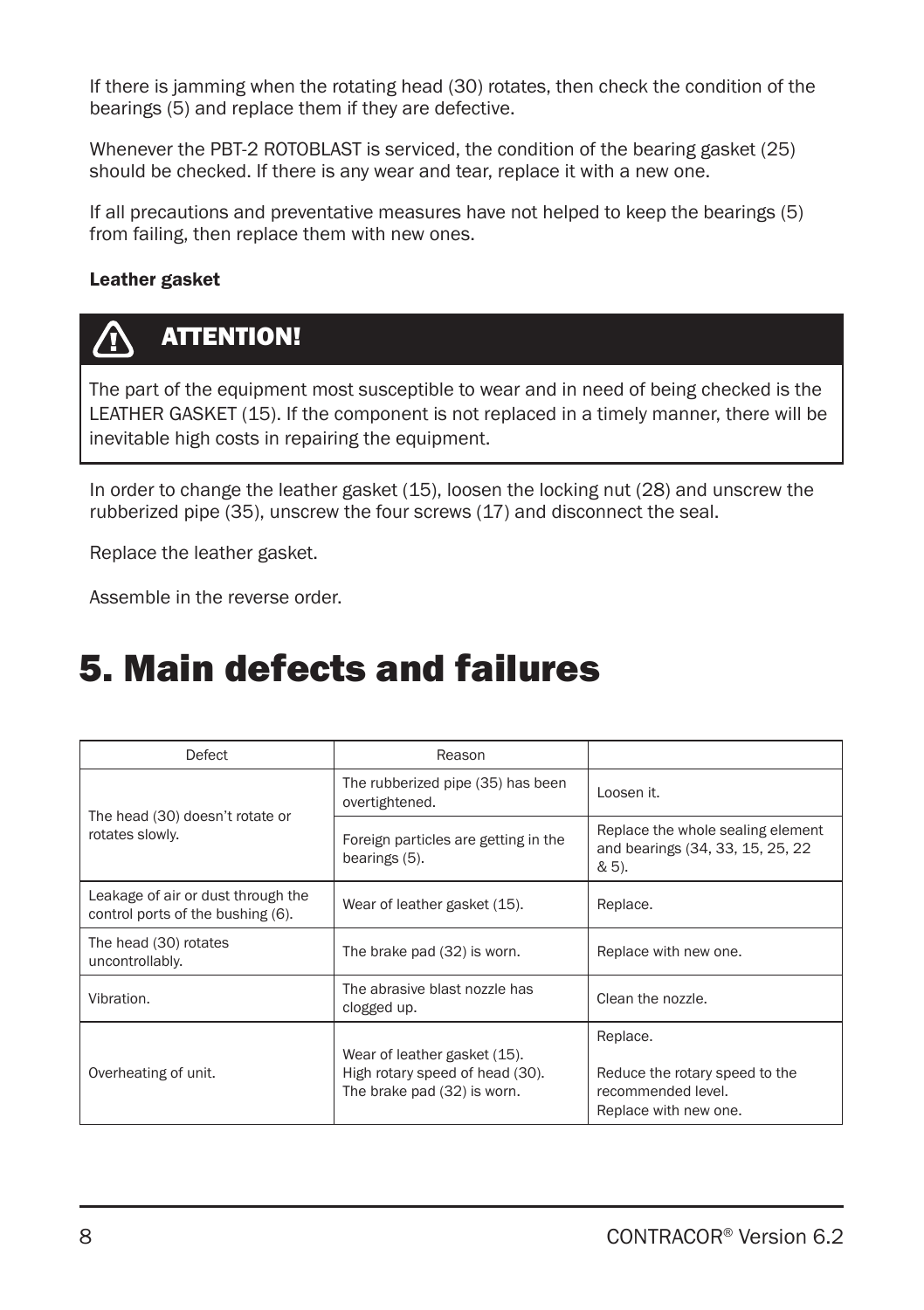# Inhalt

| 1 | Gerät und Geräteeigenschaften           | 10 |
|---|-----------------------------------------|----|
|   | Lieferumfang und Spezifikationen<br>1.1 | 10 |
|   | <b>Allgemeine beschreibung</b><br>1.2   | 12 |
|   | Technische eigenschaften<br>1.3         | 12 |
| 2 | Zusammenbau des geräts                  | 13 |
| 3 | Strahlreinigungsbetrieb                 | 14 |
| 4 | Wartung                                 | 14 |
| 5 | Häufige auftretende defekte und Schäden | 15 |

DE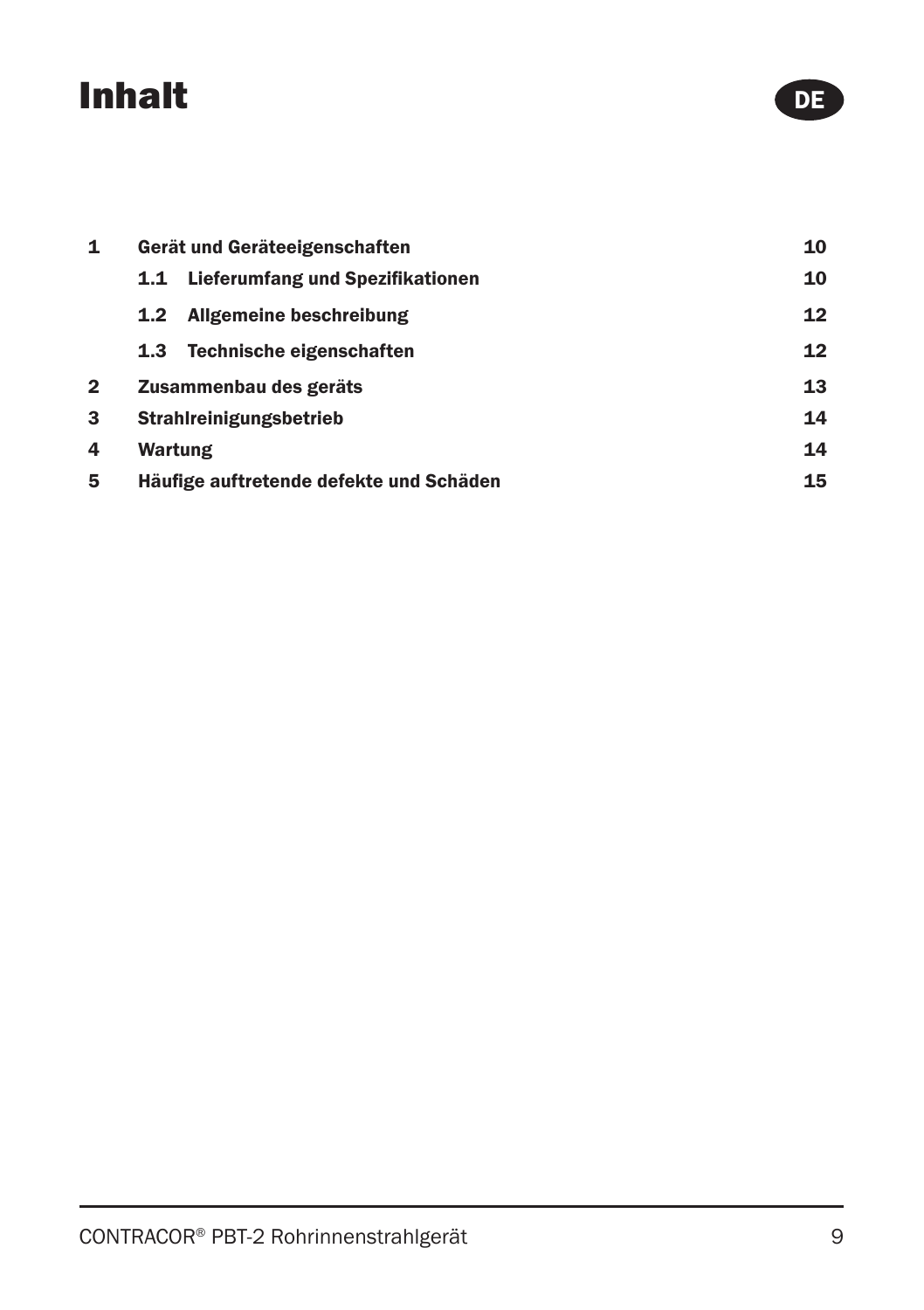# 1. Gerät und Geräteeigenschaften

### 1.1 Lieferumfang und Spezifikationen



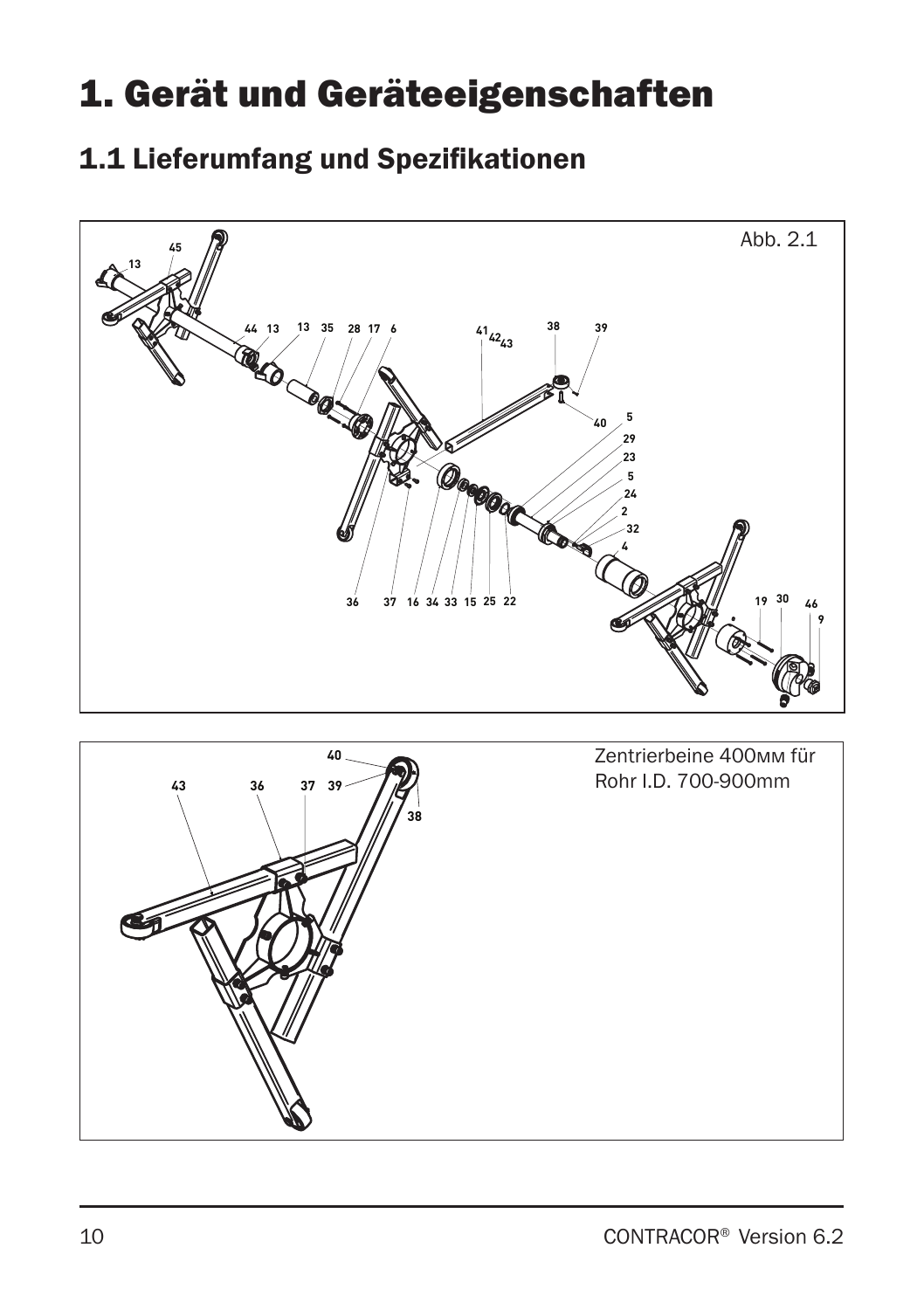| Position       | Artikel  | Modell                    | Beschreibung                                                                                                                                                                         | Menge          |
|----------------|----------|---------------------------|--------------------------------------------------------------------------------------------------------------------------------------------------------------------------------------|----------------|
|                | 12730    | PBT-1<br><b>ROTOBLAST</b> | Rohrinnenstrahlgerät für Rohrinnendurchmesser<br>von 12" bis 36" (304,8mm-914,4mm) einschl.<br>drei Sätze einstellbarer Beine, 2 x NTC(F)-6.5<br>Düsen, 10 x Ersatz-Lederdichtungen. |                |
| $\overline{2}$ | 29003001 |                           | <b>Bremsachse</b>                                                                                                                                                                    | $\mathbf 1$    |
| $\overline{4}$ | 29003002 |                           | Körper                                                                                                                                                                               | $\mathbf{1}$   |
| 5              | 29003003 |                           | Kugellager                                                                                                                                                                           | $\overline{2}$ |
| 6              | 29003004 |                           | <b>Buchse</b>                                                                                                                                                                        | $\mathbf 1$    |
| 8              | 29003005 |                           | <b>Bremstrommel</b>                                                                                                                                                                  | $\mathbf{1}$   |
| 9              | 61310100 |                           | Stopfen                                                                                                                                                                              | 1              |
| 13             | 29003006 |                           | Bajonettkupplung                                                                                                                                                                     | 3              |
| 15             | 29003007 |                           | Lederdichtung                                                                                                                                                                        | $\mathbf 1$    |
| 16             | 29003008 |                           | Dichtungsbuchse                                                                                                                                                                      | $\mathbf 1$    |
| 17             | 62410545 |                           | Schraube                                                                                                                                                                             | 4              |
| 19             | 62210560 |                           | Schraube                                                                                                                                                                             | 4              |
| 20             | 62510608 |                           | Gewindestift                                                                                                                                                                         | $\mathbf{1}$   |
| 22             | 64513515 |                           | Sicherungsring                                                                                                                                                                       | $\mathbf{1}$   |
| 23             | 62610404 |                           | Gewindestift                                                                                                                                                                         | 1              |
| 24             | 64610603 |                           | Paßscheibe                                                                                                                                                                           | $\mathbf{1}$   |
| 25             | 29003010 |                           | Rotationsdichtung                                                                                                                                                                    | $\mathbf 1$    |
| 28             | 52120003 |                           | Gegenmutter                                                                                                                                                                          | $\mathbf{1}$   |
| 29             | 29003011 |                           | Rohr                                                                                                                                                                                 | $\mathbf{1}$   |
| 30             | 29003012 |                           | Rotationskopf                                                                                                                                                                        | $\mathbf{1}$   |
| 32             | 29003013 |                           | <b>Bremse</b>                                                                                                                                                                        | $\mathbf{1}$   |
| 33             | 29003014 |                           | Carbidring                                                                                                                                                                           | 1              |
| 34             | 29003015 |                           | Gummifeder                                                                                                                                                                           | $\mathbf 1$    |
| 35             | 29003016 |                           | Rohrnippel mit Gummieinsatz                                                                                                                                                          | $\mathbf 1$    |
| 36             | 29003017 |                           | Halter                                                                                                                                                                               | $\overline{2}$ |
| 37             | 62110612 |                           | Schraube                                                                                                                                                                             | 18             |
| 38             | 29003018 |                           | Rad                                                                                                                                                                                  | 6              |
| 39             | 60210214 |                           | Splint                                                                                                                                                                               | 6              |
| 40             | 61410835 |                           | <b>Bolzen</b>                                                                                                                                                                        | 6              |
| 43             | 29003021 |                           | Stange                                                                                                                                                                               | 6              |
| 44             | 29003022 |                           | Rohr                                                                                                                                                                                 | 18             |
| 45             | 29003023 |                           | Halter                                                                                                                                                                               | $\mathbf{1}$   |
|                | 29003025 | $NTC(F)-6.5$              | Durchmesser 6,5mm TC Strahldüse für PBT-2 ROTOBLAST                                                                                                                                  |                |
| 46             | 29003026 | $NTC(F)-8.0$              | Durchmesser 8.0mm TC Strahldüse für PBT-2 ROTOBLAST                                                                                                                                  |                |
|                | 29003027 | $NTC(F)-9.5$              | Durchmesser 9,5mm TC Strahldüse für PBT-2 ROTOBLAST                                                                                                                                  |                |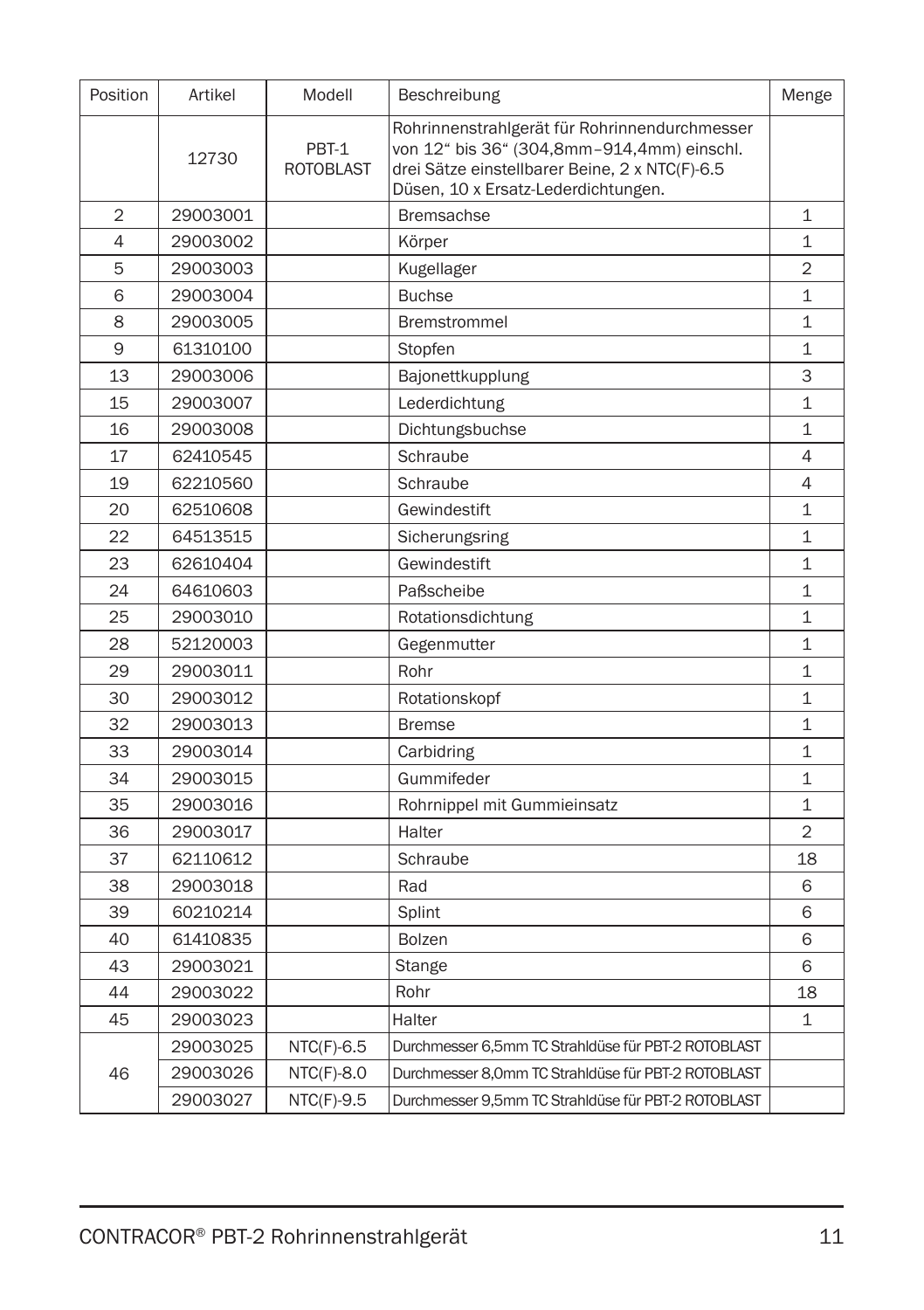### 1.2 Allgemeine beschreibung

Das PBT-2 ROTOBLAST ist ein mobiles, hochleistungsfähiges, von einem herkömmlichen Sandstrahlgerät betriebenes Gerät für die Strahlreinigung von Rohrinnenflächen.

### 1.3 Technische eigenschaften

Das PBT-2 ROTOBLAST ist für gerade Rohre von bis zu 12 m Länge mit Durchmessern von 360 bis 900 mm ausgelegt.

Um das PBT-2 ROTOBLAST betreiben zu können, sind Strahldüsen der CONTRACOR NTC(F)-Serie mit Durchmessern von 6,5 bis 9,5 mm erforderlich.

Das PBT-2 ROTOBLAST wird anstelle einer herkömmlichen Strahldüse direkt an das Sandstrahlgerät angeschlossen.

Es benötigt Druckluft bei 7-8 bar und einen Luftvolumenstrom laut untenstehender Tabelle. Das Sand-Luft-Gemisch muss über einen Schlauch mit einem Durchmesser von mindestens 32 mm zugeführt werden. Bei Schläuchen mit kleinerem Durchmesser kommt es zu erhöhtem Verschleiß und reduzierter Reinigungsleistung.

#### DRUCKLUFTANFORDERUNGEN

| Düsendurchmesser, mm | Erforderlicher Luftvolumenstrom, m3/min |
|----------------------|-----------------------------------------|
| 6.5                  |                                         |
| 8.0                  |                                         |
| 9.5                  |                                         |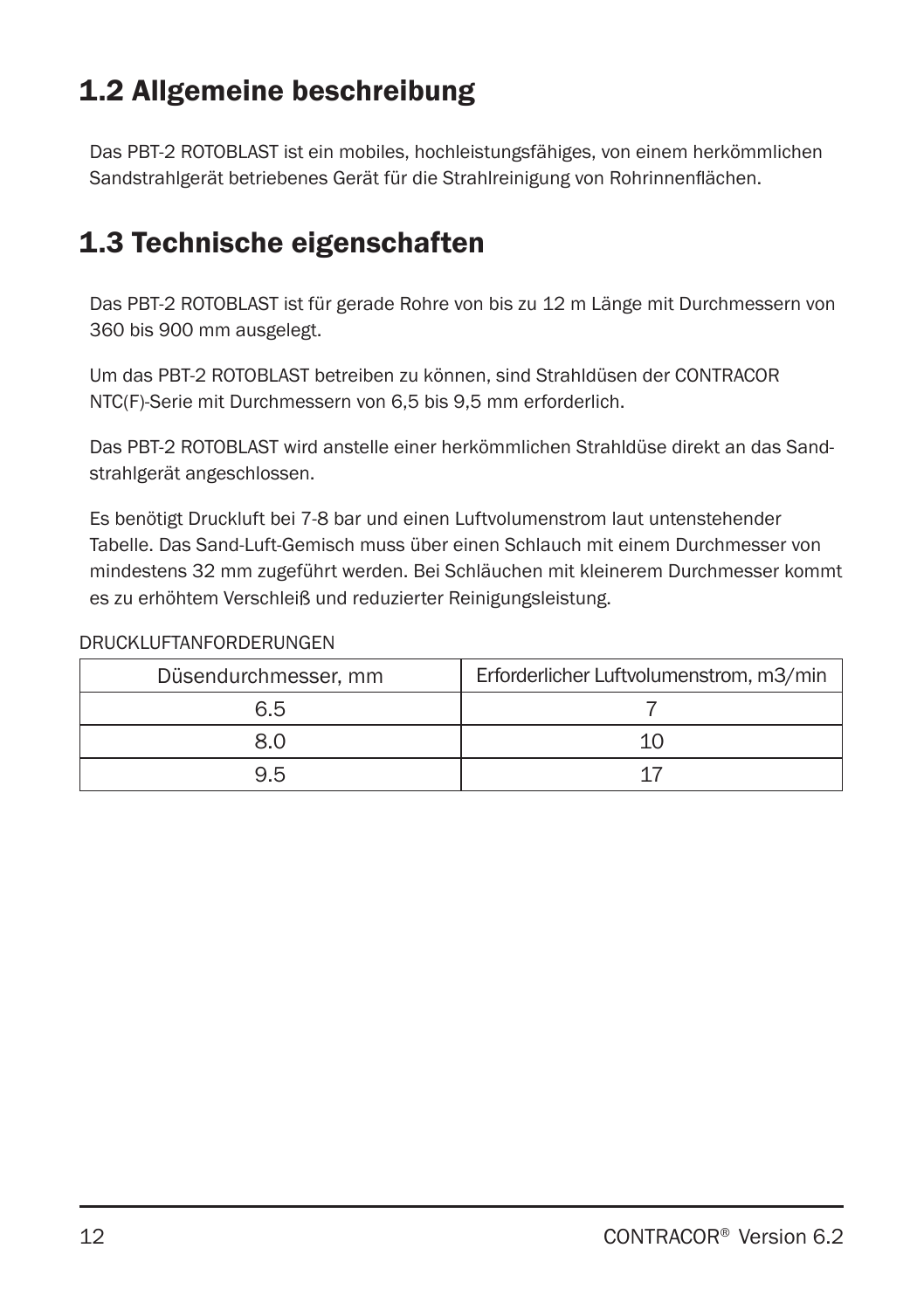### 2. Zusammenbau des geräts

Platzieren Sie das PBT-2 ROTOBLAST auf einer festen, ebenen Fläche.

Lösen Sie die Gegenmutter (28) und schrauben Sie den Rohrnippel mit Gummieinsatz (35) 5-10 mm los.

Drehen Sie den Rotationskopf (30) 5-6 Umdrehungen von Hand. Er sollte sich frei drehen lassen.

Montieren Sie die Strahldüsen am Rotationskopf (30).

Ziehen Sie den Rohrnippel mit Gummieinsatz (35) von Hand fest.

Überprüfen Sie die Drehung des Rotationskopfes (30) von Hand. Der Kopf sollte sich mit einer Hand gerade so drehen lassen.

Schließen Sie den Druckluftschlauch an den CFT-Anschluss des Einlasses an.

Ziehen Sie die persönliche Schutzausrüstung für die Arbeit mit Sandstrahlgeräten an und treffen Sie die für den Betrieb nötigen Vorbereitungen.

Öffnen Sie, während Sie das PBT-2 ROTOBLAST gut festhalten, langsam die Druckluftzufuhr mit dem erforderlichen Volumenstrom und Druck.

Stellen Sie sicher, dass keine Druckluft durch die Regelöffnungen der Buchse (6) entweicht. Im Falle einer Undichtigkeit, siehe Abschnitt No.6

Lösen Sie den Rohrnippel mit Gummieinsatz (35) vorsichtig, bis sich der Rotationskopf (30) von alleine zu drehen beginnt.

Stellen Sie den Rotationskopf (30) so ein, dass er sich um ca. 1-2 Umdrehungen pro Sekunde dreht.

Wiederholen Sie Schritt 10.

Unterbrechen Sie die Druckluftzufuhr des PBT-2 ROTOBLAST.

Ziehen Sie die Gegenmutter (28) fest, ohne den Rohrnippel mit Gummieinsatz (35) zu verschieben.

Stellen Sie die Stangen auf die erforderliche Länge ein.

Schließen Sie den vorderen und hinteren Teil am PBT-2 ROTOBLAST an.

Das Gerät ist nun betriebsbereit.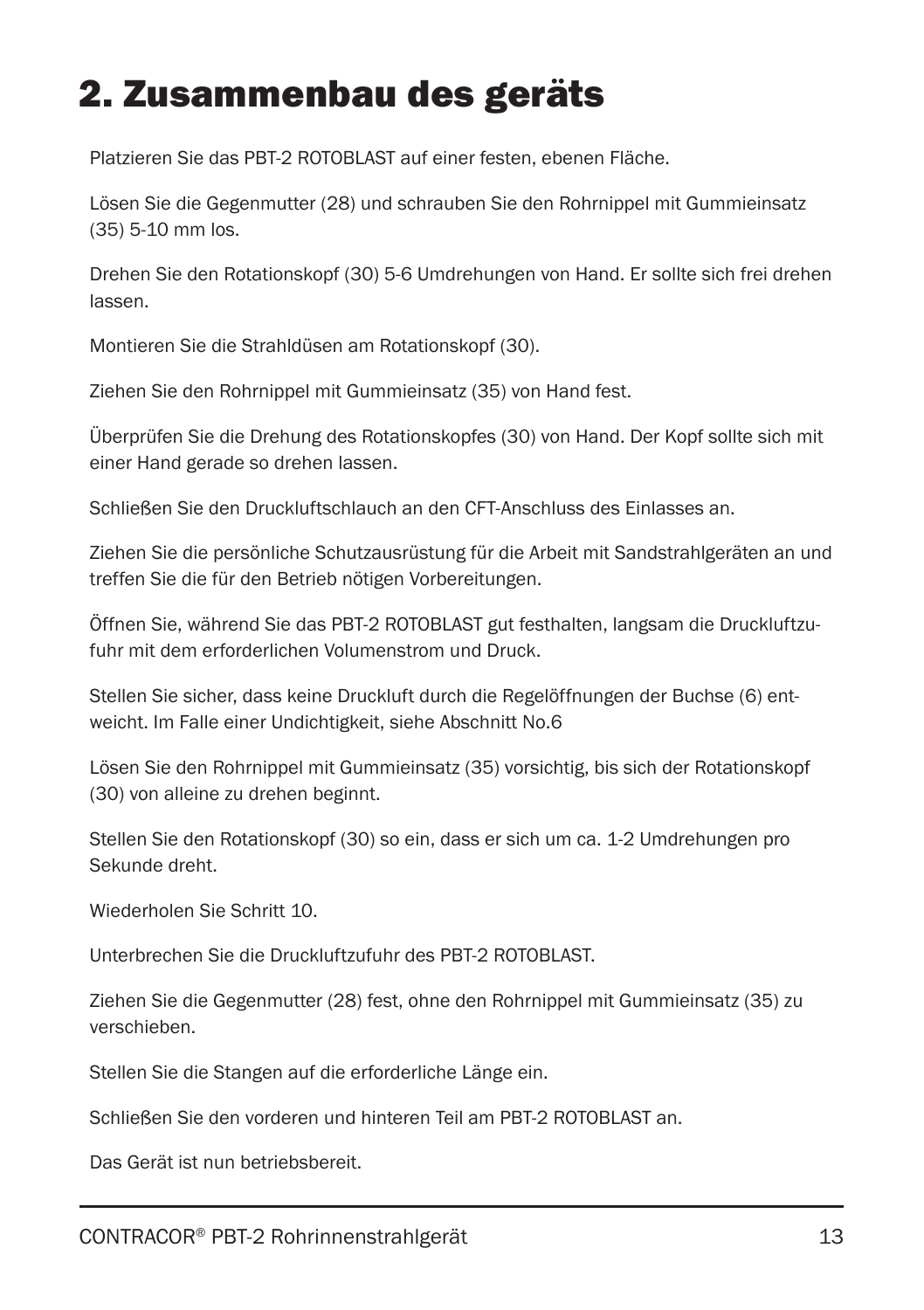# 3. Strahlreinigungsbetrieb

Platzieren Sie das PBT-2 ROTOBLAST im Rohr.

Schließen Sie das PBT-2 ROTOBLAST an das Sandstrahlgerät an.

Schieben Sie das PBT-2 ROTOBLAST zum entgegengesetzten Ende des Rohres durch.

Schalten Sie das Sandstrahlgerät ein.

Prüfen Sie die Rotationsgeschwindigkeit des Rotationskopfes (30). Justieren Sie diese bei Bedarf.

Ziehen Sie das PBT-2 ROTOBLAST am Sandstrahlschlauch durch das Rohr. Tun Sie dies mit einer Geschwindigkeit, die das notwendige Maß an Reinigung gewährleistet.

Stellen Sie sicher, dass, wenn das Gerät aus dem Rohr kommt, keine Druckluft oder Staub durch die Regelöffnungen der Buchse (6) entweichen. Tritt Luft oder Staub aus, siehe Abschnitt No.6.

### 4. Wartung



#### ACHTUNG!

Das Hauptsystem zur Vermeidung unkontrollierter Drehbeschleunigung des Rotationskopfes und der Strahldüsen besteht aus der Bremstrommel (8) und der Bremse (32).

Stellen Sie nach jeder Reinigung sicher, dass keine Druckluft oder Staub durch die Regelöffnungen der Buchse (6) entweicht. Tritt Luft oder Staub aus, siehe Abschnitt No.6.

Das PBT-2 ROTOBLAST darf nicht mit einer abgenutzten Lederdichtung (15) betrieben werden.

Prüfen Sie die Bremse (32) alle 12 Betriebsstunden auf Verschleiß.

Überprüfen Sie die Drehung der Stangenräder (38) nach jeder Verwendung. Hängen die Räder fest, beheben Sie das Problem oder wenden Sie sich an unser Kundenservicecenter.

Denken Sie daran, dass der Rotationskopf (30) direkt mit dem Sand-Luft-Gemisch in Kontakt kommt. Stellen Sie sicher, dass er intakt ist und ersetzen Sie ihn bei Anzeichen von Verschleiß durch einen neuen.

Bei längerem Betrieb des PBT-2 ROTOBLAST mit einer abgenutzten Lederdichtung muss die Gummifeder (34) ausgewechselt werden.

Hat der Carbidring (33) eine Vertiefung von mehr als 0,6 mm, ersetzen Sie ihn durch einen neuen.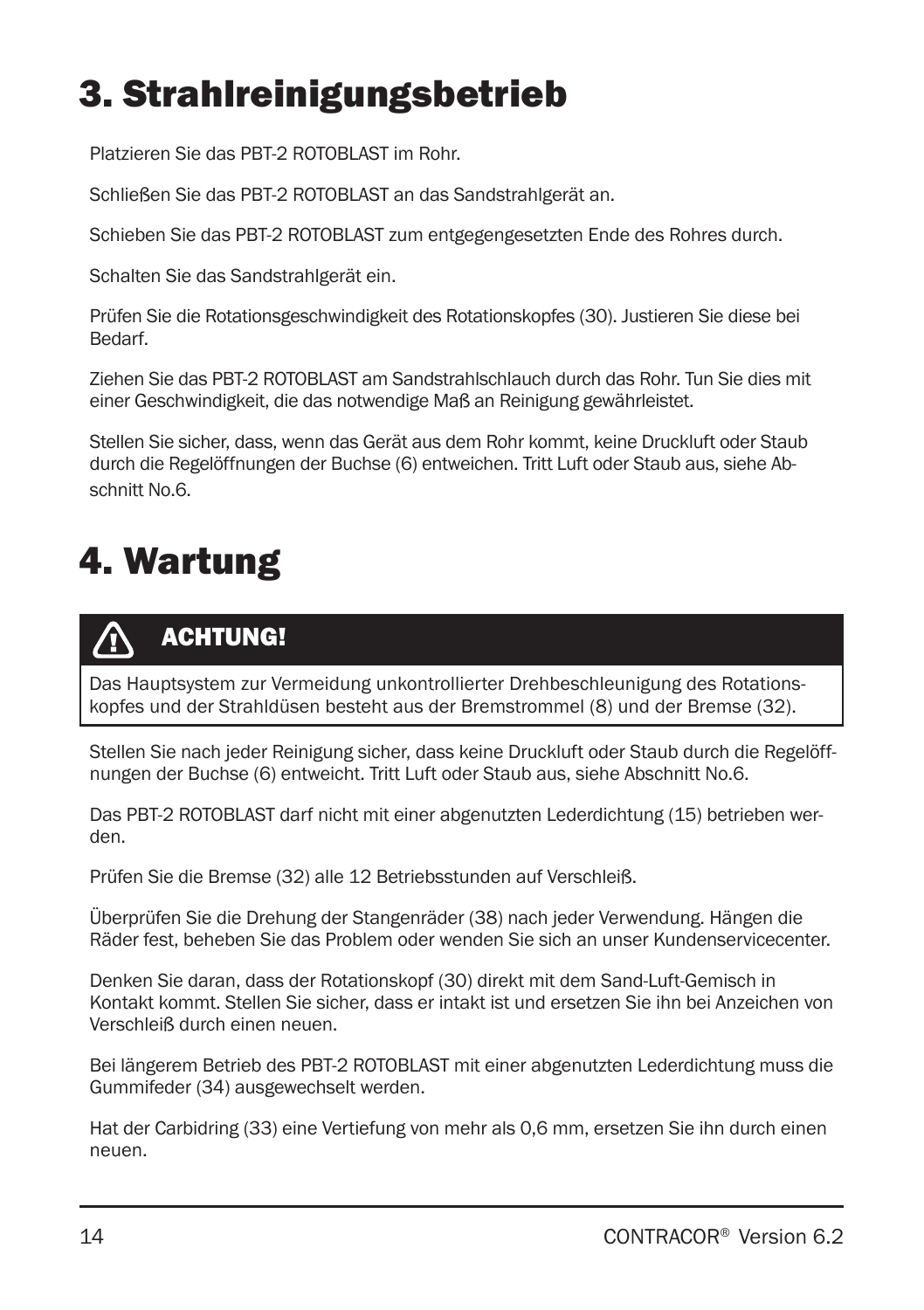Um erhöhten Verschleiß der Strahldüsen zu vermeiden, wechseln Sie nach 10 Arbeitszyklen ihre Position.

Dreht sich der Rotationskopf (30) nicht frei, überprüfen Sie die Kugellager (5) und ersetzen Sie sie bei Bedarf.

Wenn das PBT-2 ROTOBLAST gewartet wird, sollte immer auch die Rotationsdichtung (25) überprüft werden. Ersetzen Sie sie, falls sie Verschleißerscheinungen aufweist, durch eine neue.

Wenn die Kugellager (5) trotz aller Vorkehrungen und Präventivmaßnahmen abgenutzt sind, ersetzen Sie sie durch neue.

#### Lederdichtung



#### ACHTUNG!

Die anfälligste Komponente des Geräts, die ständig überprüft werden muss, ist die LEDER-DICHTUNG (15). Wird diese Komponente nicht rechtzeitig ausgewechselt, kommt es unvermeidlich zu kostspieligen Reparaturen.

Um die Lederdichtung (15) auszuwechseln, lösen Sie die Gegenmutter (28), schrauben Sie den Rohrnippel mit Gummieinsatz (35) sowie die vier Schrauben (17) los und entfernen Sie die Dichtung.

Wechseln Sie die Lederdichtung aus.

Der Zusammenbau erfolgt in umgekehrter Reihenfolge.

### 5. Häufige auftretende defekte und Schäden

| Defekt                                                                    | Ursache                                                                                                                        |                                                                                                                                       |
|---------------------------------------------------------------------------|--------------------------------------------------------------------------------------------------------------------------------|---------------------------------------------------------------------------------------------------------------------------------------|
|                                                                           | Der Rohrnippel mit Gummieinsatz<br>(35) wurde zu fest angezogen.                                                               | Lösen Sie ihn.                                                                                                                        |
| Der Rotationskopf (30) dreht sich<br>nicht oder dreht sich nur langsam.   | Die Kugellager (5) sind verschmutzt.                                                                                           | Ersetzten Sie das komplette<br>Dichtelement und die Kugellager<br>(34, 33, 15, 25, 22 und 5).                                         |
| Durch die Regelöffnungen der<br>Buchse (6) treten Luft oder Staub<br>aus. | Die Lederdichtung (15) ist<br>verschlissen.                                                                                    | Ersetzen Sie sie.                                                                                                                     |
| Der Rotationskopf (30) dreht sich<br>unkontrolliert.                      | Die Bremse (32) ist abgenutzt.                                                                                                 | Ersetzen Sie sie durch eine neue.                                                                                                     |
| Vibration                                                                 | Die Strahldüse ist verstopft.                                                                                                  | Reinigen Sie die Strahldüse.                                                                                                          |
| Das Gerät überhitzt.                                                      | Die Lederdichtung (15) ist<br>verschlissen.<br>Hohe Drehzahl des Rotationskopfes<br>$(30)$ .<br>Die Bremse (32) ist abgenutzt. | Ersetzen Sie sie.<br>Reduzieren Sie die<br>Rotationsgeschwindigkeit auf den<br>empfohlenen Wert.<br>Ersetzen Sie sie durch eine neue. |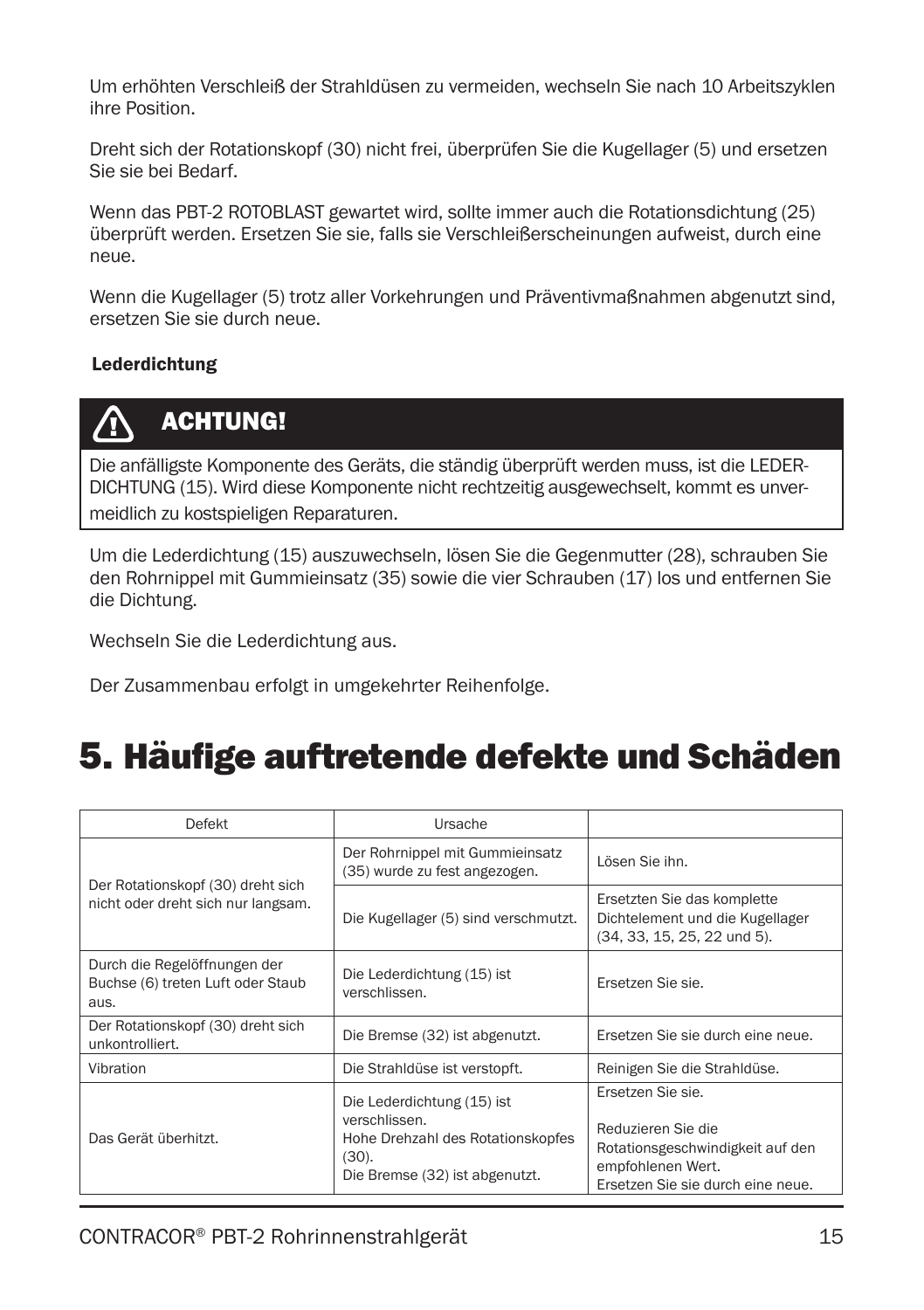### Содержание

| 1 | Устройство и характеристики                     | 17 |
|---|-------------------------------------------------|----|
|   | Комплект поставки и спецификация<br>1.1         | 17 |
|   | Общее описание<br>1.2                           | 19 |
|   | 1.3<br>Технические характеристики               | 19 |
| 2 | Подготовка устройства к работе                  | 20 |
| 3 | Проведение абразивоструйной очистки             | 21 |
| 4 | Техническое обслуживание                        | 21 |
| 5 | Основные неисправности и нарушения эксплуатации | 23 |

RU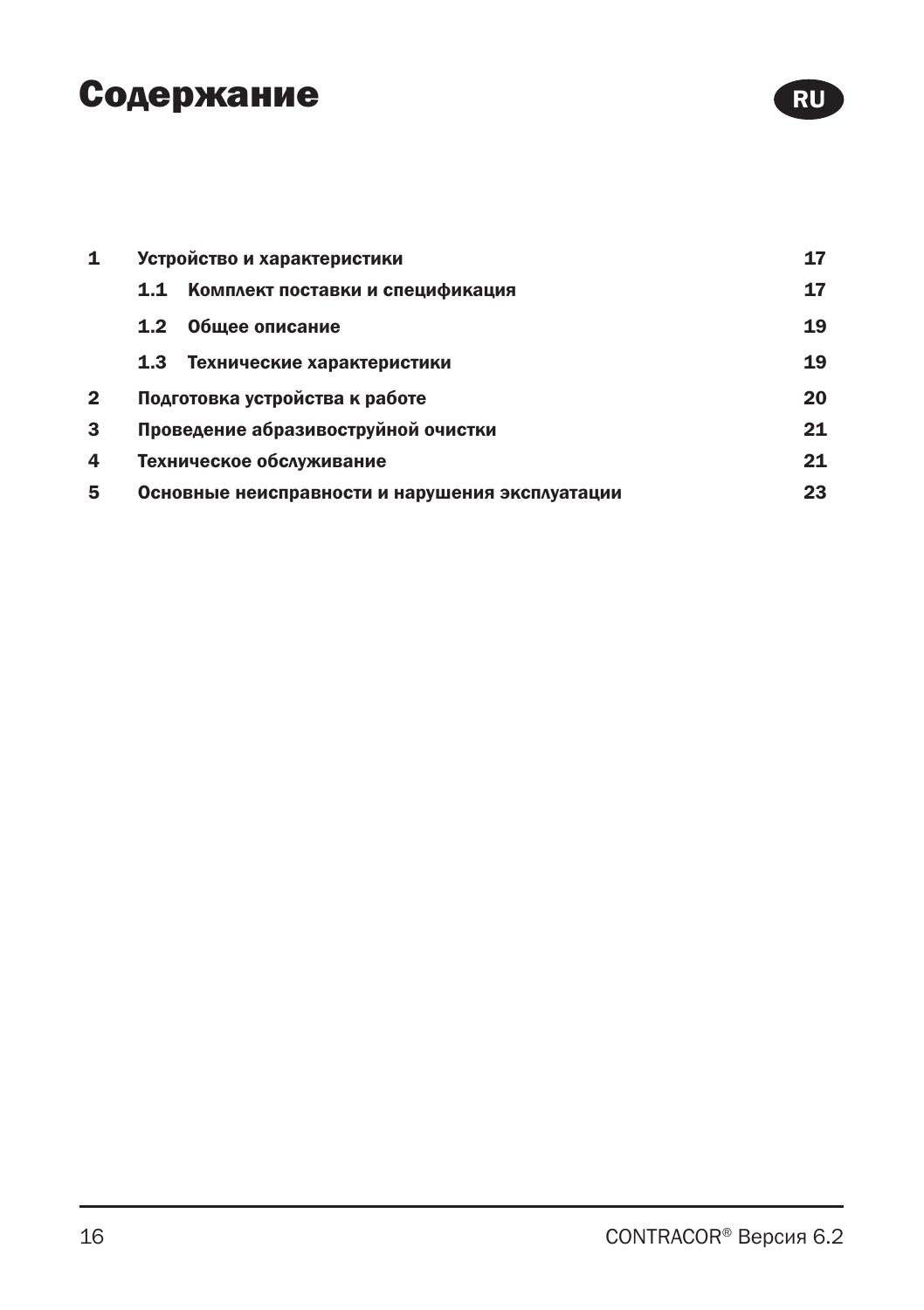### 1. Устройство и характеристики

#### 1.1 Комплект поставки и спецификация



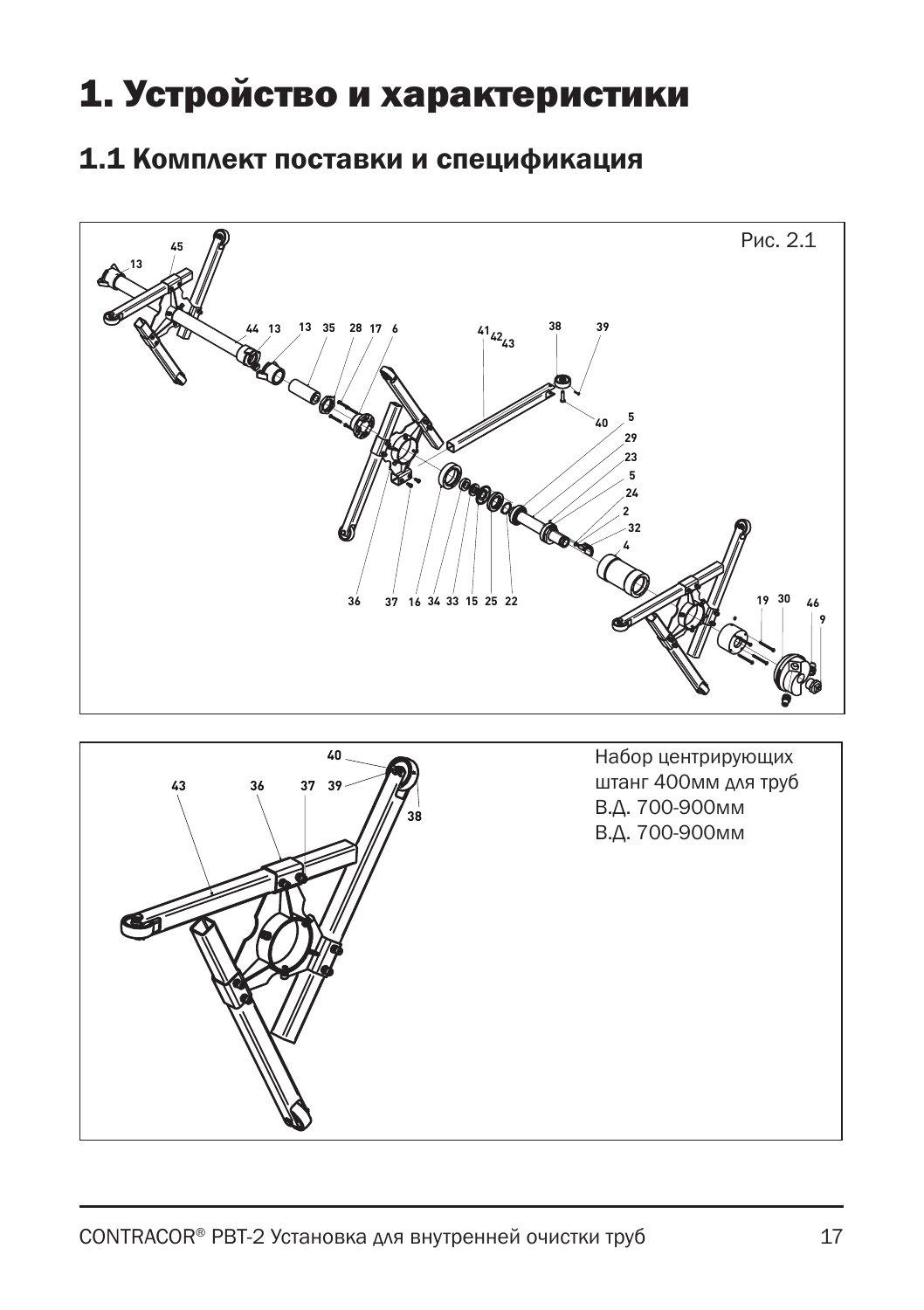| Позиция        | Артикул  | Модель                    | Наименование                                                                                                                     | Кол-во         |
|----------------|----------|---------------------------|----------------------------------------------------------------------------------------------------------------------------------|----------------|
|                | 12730    | PBT-1<br><b>ROTOBLAST</b> | Устройство для абразивоструйной очистки вну-<br>тренней поверх-ности труб внутренним диаме-<br>тром от 12» (300mm) - 36» (900mm) |                |
| $\overline{2}$ | 29003001 |                           | Ось                                                                                                                              | 1              |
| 4              | 29003002 |                           | Корпус                                                                                                                           | 1              |
| 5              | 29003003 |                           | Подшипник                                                                                                                        | $\overline{2}$ |
| 6              | 29003004 |                           | Крышка                                                                                                                           | 1              |
| 8              | 29003005 |                           | Барабан тормозной                                                                                                                | $\mathbf{1}$   |
| 9              | 61310100 |                           | Пробка                                                                                                                           | $\mathbf{1}$   |
| 13             | 29003006 |                           | Сцепление байонетное СГТ-2                                                                                                       | 3              |
| 15             | 29003007 |                           | Кольцо уплотнительное кожаное                                                                                                    | $\mathbf{1}$   |
| 16             | 29003008 |                           | Проставка                                                                                                                        | $\mathbf{1}$   |
| 17             | 62410545 |                           | Винт                                                                                                                             | 4              |
| 19             | 62210560 |                           | <b>Винт ISO 7380</b>                                                                                                             | 4              |
| 20             | 62510608 |                           | Винт установочный                                                                                                                | 1              |
| 22             | 64513515 |                           | Кольцо стопорное наружное                                                                                                        | 1              |
| 23             | 62610404 |                           | Винт установочный                                                                                                                | 1              |
| 24             | 64610603 |                           | Шайба регулировочная                                                                                                             | 1              |
| 25             | 29003010 |                           | Манжета воротниковая                                                                                                             | 1              |
| 28             | 52120003 |                           | Контргайка                                                                                                                       | 1              |
| 29             | 29003011 |                           | Труба                                                                                                                            | $\mathbf{1}$   |
| 30             | 29003012 |                           | Головка                                                                                                                          | $\mathbf{1}$   |
| 32             | 29003013 |                           | Колодка тормозная                                                                                                                | 1              |
| 33             | 29003014 |                           | Шайба керамическая                                                                                                               | 1              |
| 34             | 29003015 |                           | Компенсатор резиновый                                                                                                            | $\mathbf{1}$   |
| 35             | 29003016 |                           | Трубка обрезиненная                                                                                                              | $\mathbf{1}$   |
| 36             | 29003017 |                           | Каретка передняя                                                                                                                 | $\overline{2}$ |
| 37             | 62110612 |                           | Винт                                                                                                                             | 18             |
| 38             | 29003018 |                           | Колесо                                                                                                                           | 6              |
| 39             | 60210214 |                           | Шплинт                                                                                                                           | 6              |
| 40             | 61410835 |                           | Палец                                                                                                                            | 6              |
| 43             | 29003021 |                           | Штанга центрирующая                                                                                                              | 6              |
| 44             | 29003022 |                           | Труба                                                                                                                            | 18             |
| 45             | 29003023 |                           | Каретка задняя                                                                                                                   | 1              |
|                | 29003025 | $NTC(F)-6.5$              | Сопло карбид вольфрама (ТС) вн. диаметр 6,5 мм                                                                                   |                |
| 46             | 29003026 | $NTC(F)-8.0$              | Сопло карбид вольфрама (ТС) вн. диаметр 8,0 мм                                                                                   |                |
|                | 29003027 | $NTC(F)-9.5$              | Сопло карбид вольфрама (ТС) вн. диаметр 9,5 мм                                                                                   |                |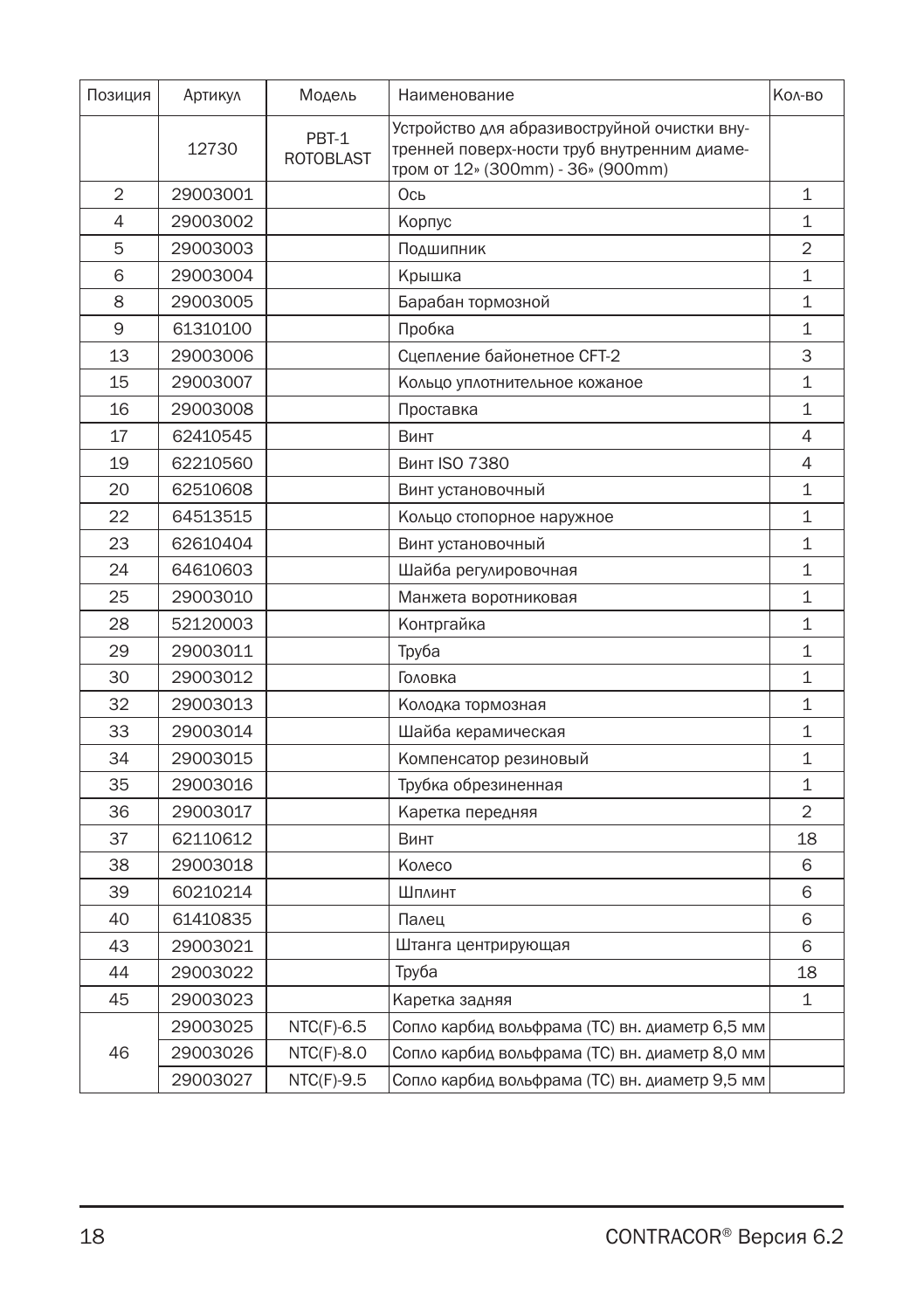### 1.2 Общее описание

PBT-2 ROTOBLAST – мобильное устройство высокой производительности для абразивоструйной очистки внутренней поверхности труб, которое запитывается от стандартной абразивоструйной установки.

#### 1.3 Технические характеристики

Устройство PBT-2 ROTOBLAST подходит для работы в прямых трубах длиной до 12м диаметром от 360 до 900мм.

Для работы устройства PBT-2 ROTOBLAST необходимы абразивоструйтые сопла CONTRACOR серии NTC(F) диаметром от 6,5 до 9,5 мм.

Устройство PBT-2 ROTOBLAST подключается к абразивоструйному аппарату вместо стандартного абразиоструйного сопла.

Для работы устройство необходимо обеспечить сжатым воздухом давлением 7-8 бар объемом, указанным в таблице ниже. Абразивовоздушная смесь должна подаваться по рукаву с минимальным диаметром 1 ¼». Применение рукавов меньшего диаметра приведет к быстрому их износу и снижению производительности очистки.

#### Потребление сжатого воздуха

| Диаметр сопла, мм | Потребляемое количество сжатого воздуха  <br>мЗ/мин |
|-------------------|-----------------------------------------------------|
| 6.5               |                                                     |
| 8.0               | 10                                                  |
| 9.5               |                                                     |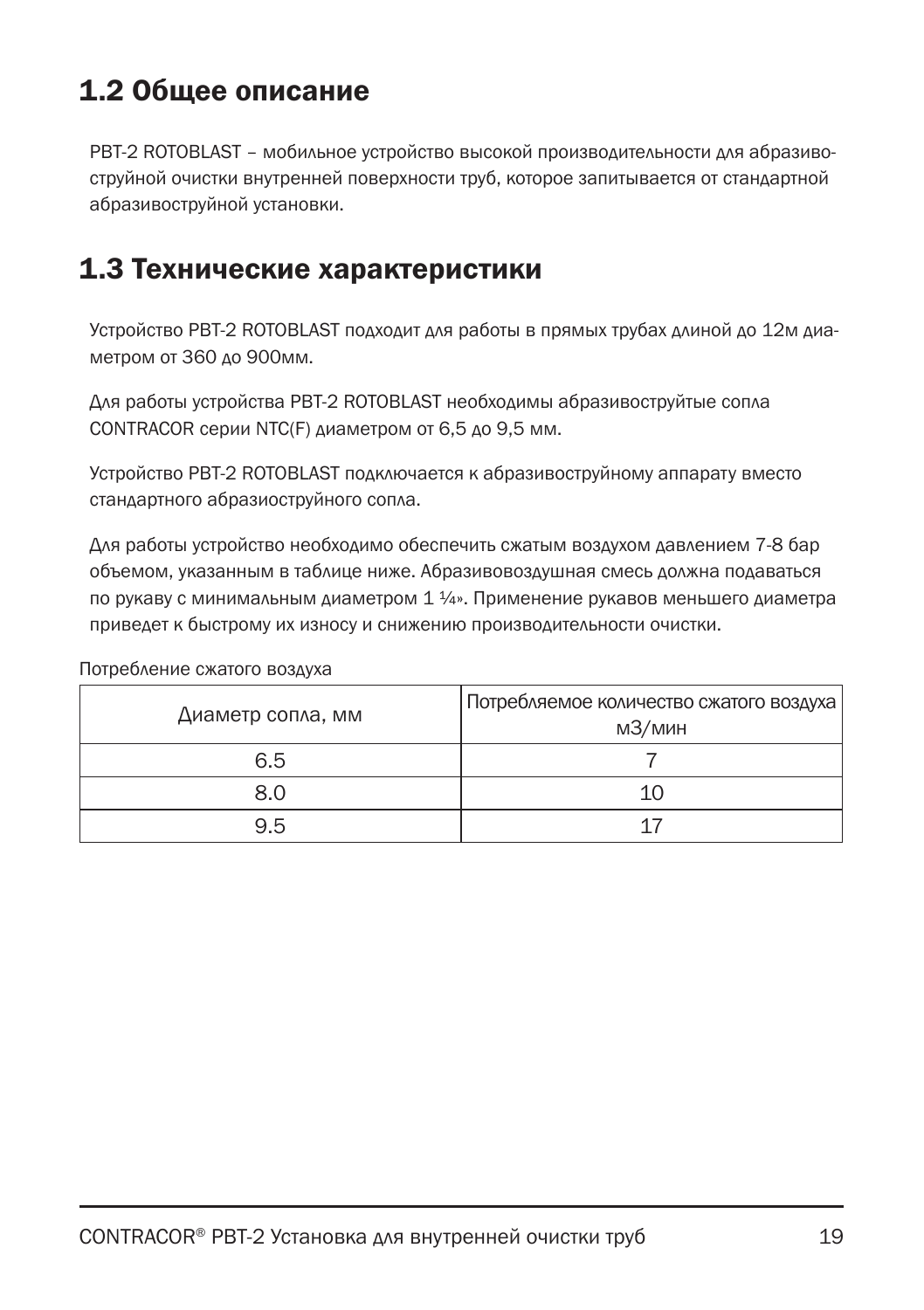# 2. Подготовка устройства к работе

Установите устройство PBT-2 ROTOBLAST на твердую ровную поверхность.

Ослабьте контргайку (28) и выверните трубку обрезиненную (35) на 5-10 мм.

Сделайте 5-6 оборотов головки (30) рукой, вращение должно быть свободным.

Установите в головку (30) абразивоструйные сопла

Рукой заверните трубку обрезиненную (35) до упора.

Проверьте рукой вращение головки (30), головка должна проворачиваться одной рукой, но со значительным усилием.

Подсоедините рукав сжатого воздуха к входному сцеплению CFT.

Наденьте на себя и помощников все СИЗ абразивоструйщика и приведите в рабочее состояние.

Плотно удерживая устройство PBT-2 ROTOBLAST, плавно подайте сжатый воздух в рабочем объеме и рабочим давлением.

Проконтролируйте отсутствие выхода сжатого воздуха через контрольные отверстия крышки (6). Если есть утечка сжатого воздуха см. пункт №6.

Плавно ослабляйте втулку обрезиненную (35), до начала самостоятельного вращения головки (30).

Добейтесь частоты вращения головки (30) в пределах 1-2 оборота в секунду.

Повторите пункт 10.

Прекратите подачу сжатого воздуха к устройству PBT-2 ROTOBLAST.

Не меняя положения втулки обрезиненной (35), затяните контргайку (28).

Установите центрирующие штанги необходимой длины.

Соедините переднюю и заднюю части устройства PBT-2 ROTOBLAST

Устройство готово к работе.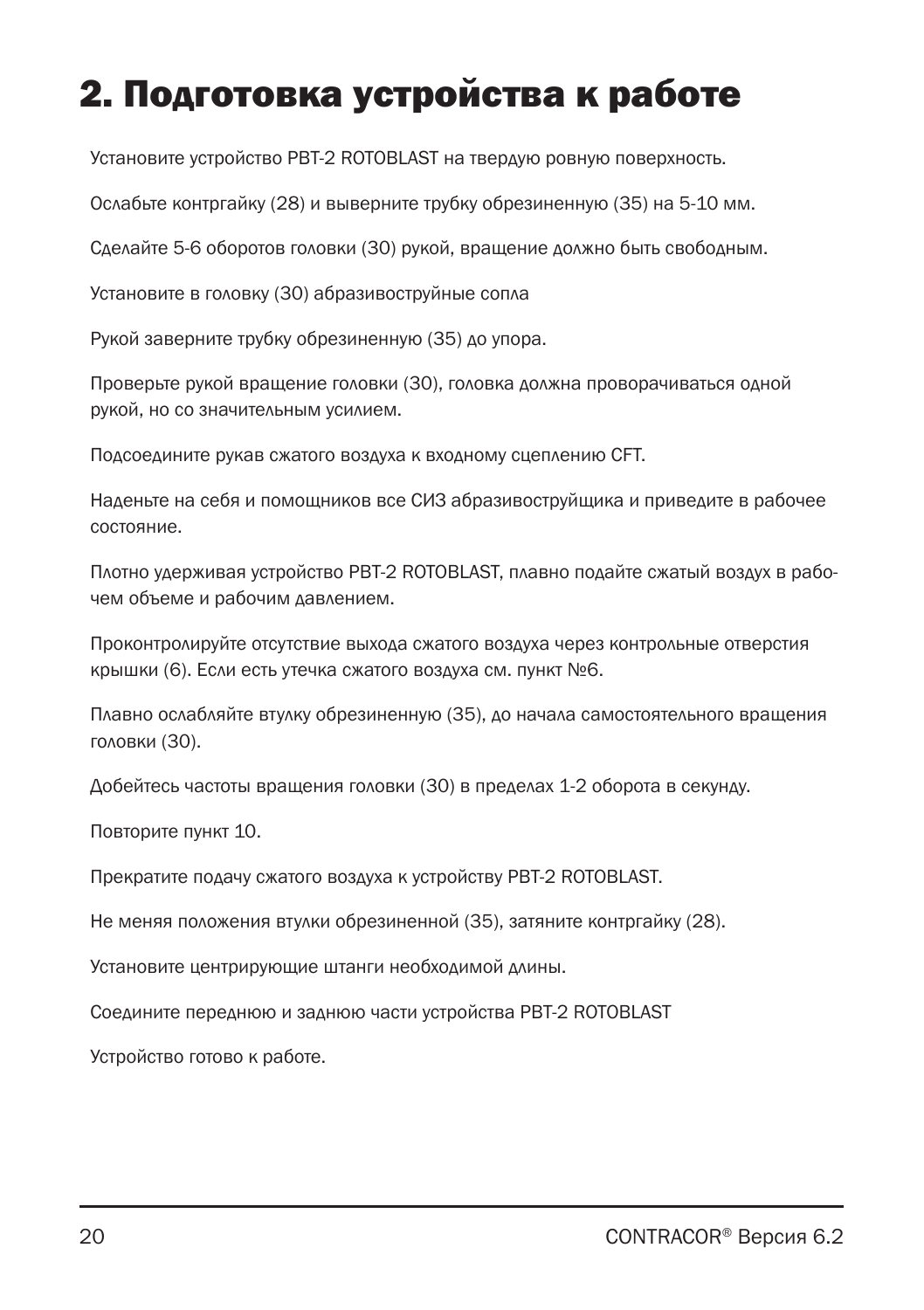### 3. Проведение абразивоструйной очистки

Установите устройство PBT-2 ROTOBLAST в трубу.

Подключите устройство PBT-2 ROTOBLAST к абразивоструйному аппарату.

Протолкните устройство PBT-2 ROTOBLAST к противоположному концу трубы.

Включите абразивоструйный аппарат.

Проконтролируйте частоту вращения головки (30). В случае необходимости проведите регулировку.

Протаскивайте через трубу устройство PBT-2 ROTOBLAST за абразивоструйный рукав. Со скоростью, обеспечивающей необходимую степень очистки.

Когда устройство начнет выходить из трубы проконтролируйте отсутствие выхода сжатого воздуха или пыли через контрольные отверстия крышки (6). Если есть утечка сжатого воздуха или пыли см. пункт №6.

### 4. Техническое обслуживание

#### ВНИМАНИЕ!

Основной системой торможения от бесконтрольного роста числа оборотов головки с абразивовоздушными соплами, является тормозной барабан (8) и тормозная колодка с фрикционной накладкой (32).

После каждой очистки необходимо проконтролировать отсутствие выхода сжатого воздуха или пыли через контрольные отверстия крышки (6). Если есть утечка сжатого воздуха или пыли см. пункт №6.

Запрещено использовать устройство PBT-2 ROTOBLAST с изношенным кожаным уплотнительным кольцом (15).

После каждых двенадцати рабочих часов, проверяйте износ накладки тормозной колодки (32).

Каждый раз проверяйте вращение роликов центрирующих штанг (38). Если есть за-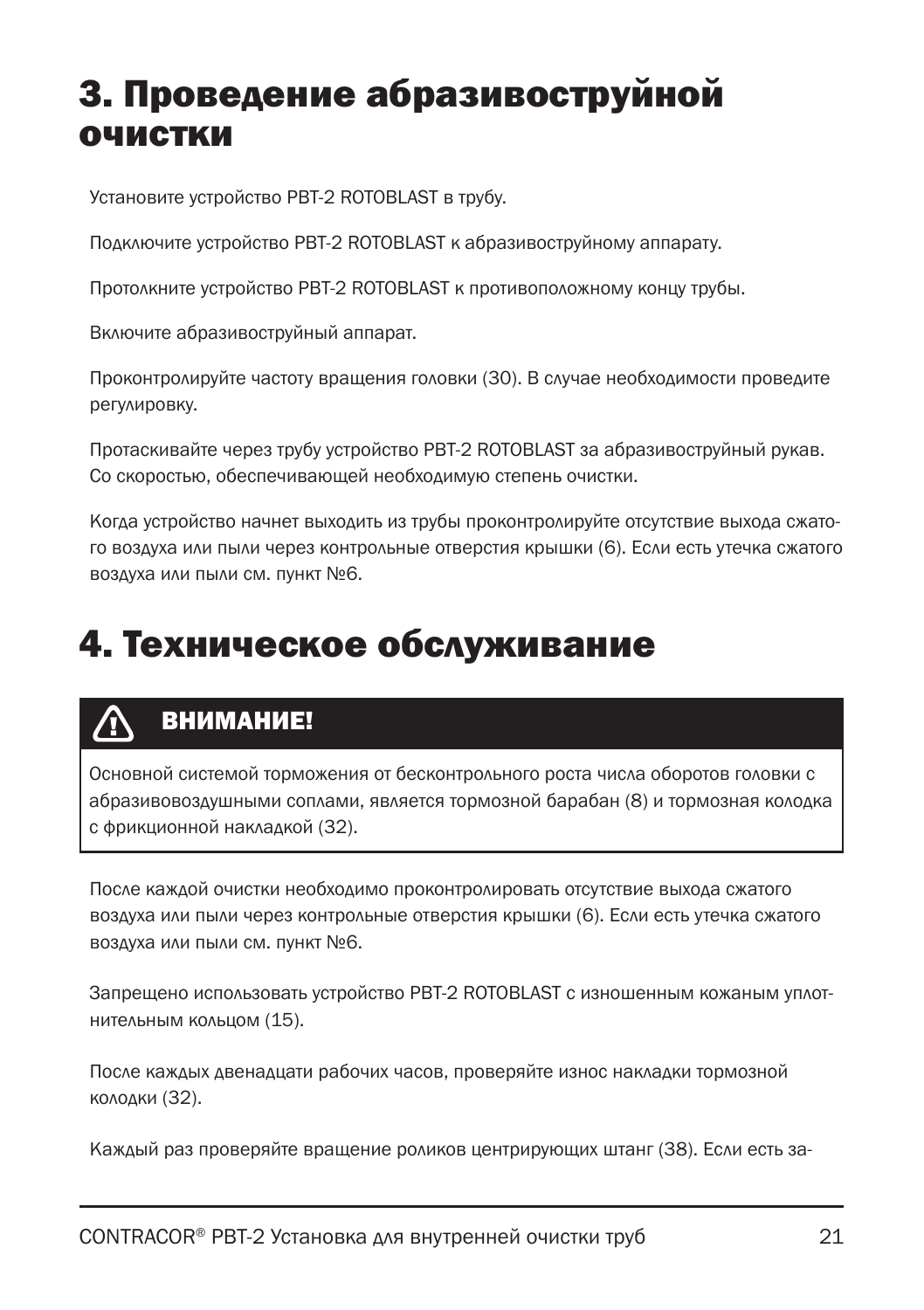едания или блокирование вращения, устраните данную проблему или обратитесь в сервисный цент.

Помните, что головка (30) напрямую контактирует с рабочей абразивовоздушной смесью, следите за ее целостностью, при наличии выработки заменяйте на новую.

В случае продолжительной работы устройства PBT-2 ROTOBLAST с изношенным кожаным уплотнительным кольцом, обязательно замените компенсатор резиновый (34).

В случае наличия дорожки (углубления, канавки) износа в керамической шайбе (33) глубиной более 0,6мм, замените ее на новую.

Для исключения повышенного износа абразивоструйных сопел, меняйте их местами после 10 циклов работы установки.

Если вращение головки (30) происходит с заеданиями, то проверьте состояние подшипников (5) при их неисправности произведите замену.

При каждом обслуживании установки PBT-2 ROTOBLAST, контролируйте состояние воротниковой манжеты (25). При наличие любых ее износов, заменяйте на новую.

Если все предостережения и предупреждения не помогли, при которых произошло разрушение подшипников (5), замените их на новые.

Кожаная прокладка**.**

### ВНИМАНИЕ!

Основной изнашиваемой и контролируемой частью, данного оборудования является КОЖАНАЯ ПРОКЛАДКА (15). При несвоевременной замене этой детали, будет неизбежным дорогостоящий ремонт оборудования.

Для замены кожаной прокладки (15), ослабьте контргайку (28) и выверните трубку обрезиненную (35), отверните четыре винта (17) разъедините уплотняющий узел.

Замените кожаную прокладку.

Сборку произведите в обратном порядке.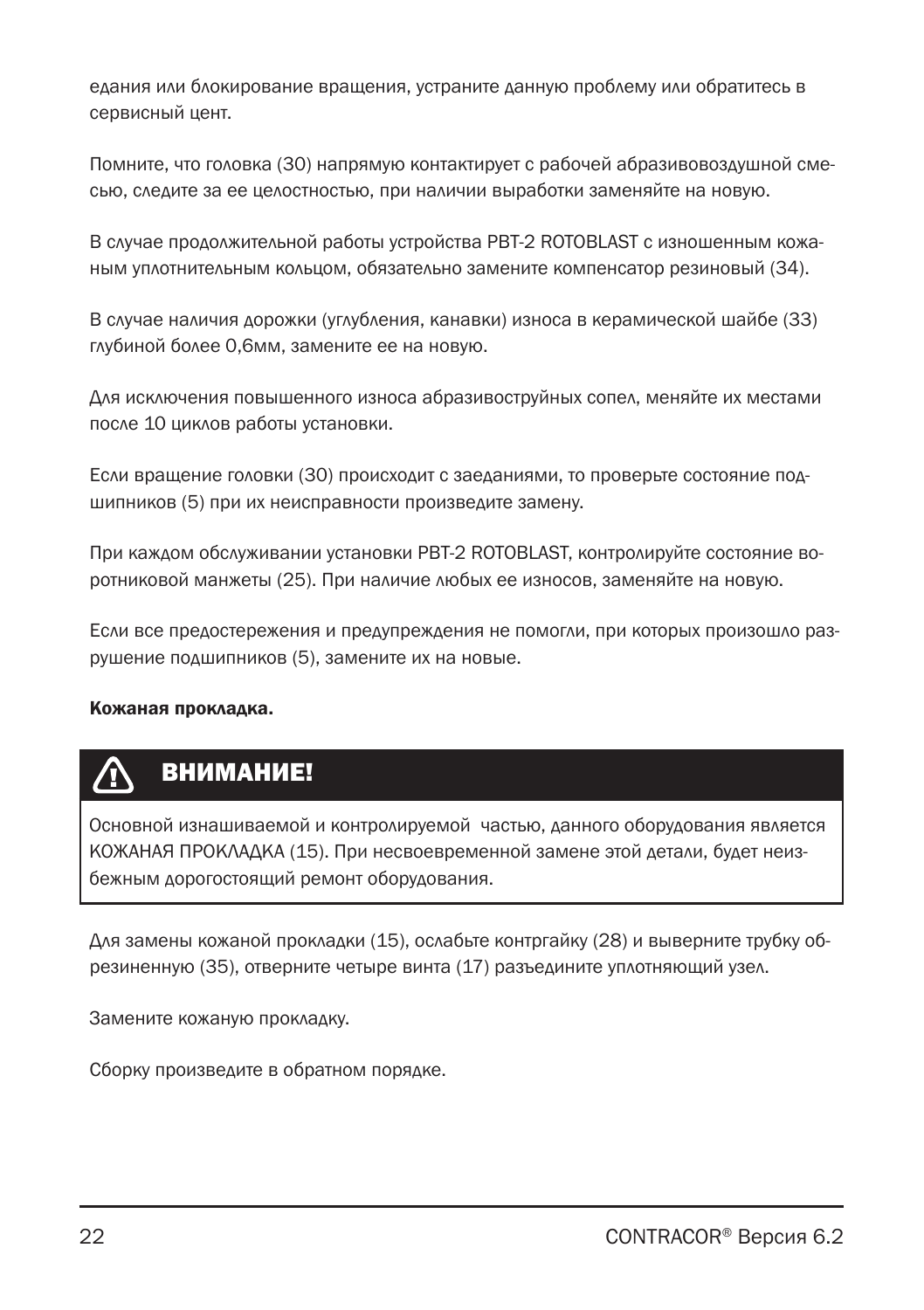### 5. Основные неисправности и нарушения эксплуатации

| Неисправность                                                     | Причина                                                                                                 | Способ устранения                                                         |
|-------------------------------------------------------------------|---------------------------------------------------------------------------------------------------------|---------------------------------------------------------------------------|
| Не вращается головка (30) или                                     | Сильная затяжка втулки<br>обрезиненной (35)                                                             | Ослабить                                                                  |
| вращается медленно.                                               | Попадание посторонних частиц в<br>подшипники (5)                                                        | Заменить всю уплотняющую часть<br>и подшипники (34, 33, 15, 25,<br>22, 5) |
| Утечка воздуха или пыли через<br>контрольные отверстия крышки (6) | Износ кожаной прокладки (15)                                                                            | Замена                                                                    |
| Головка (30) неконтролируемо<br>вращается.                        | Износ накладки тормоза (32)                                                                             | Заменить на новую                                                         |
| Вибрация                                                          | Сопло абразивоструйное забилось.                                                                        | Прочистить сопло.                                                         |
| Перегрев установки                                                | Износ кожаной прокладки (15)<br>Высокая частота вращения<br>головки (30)<br>Износ накладки тормоза (32) | Замена<br>Снизить обороты до<br>рекомендованных<br>Заменить на новую      |